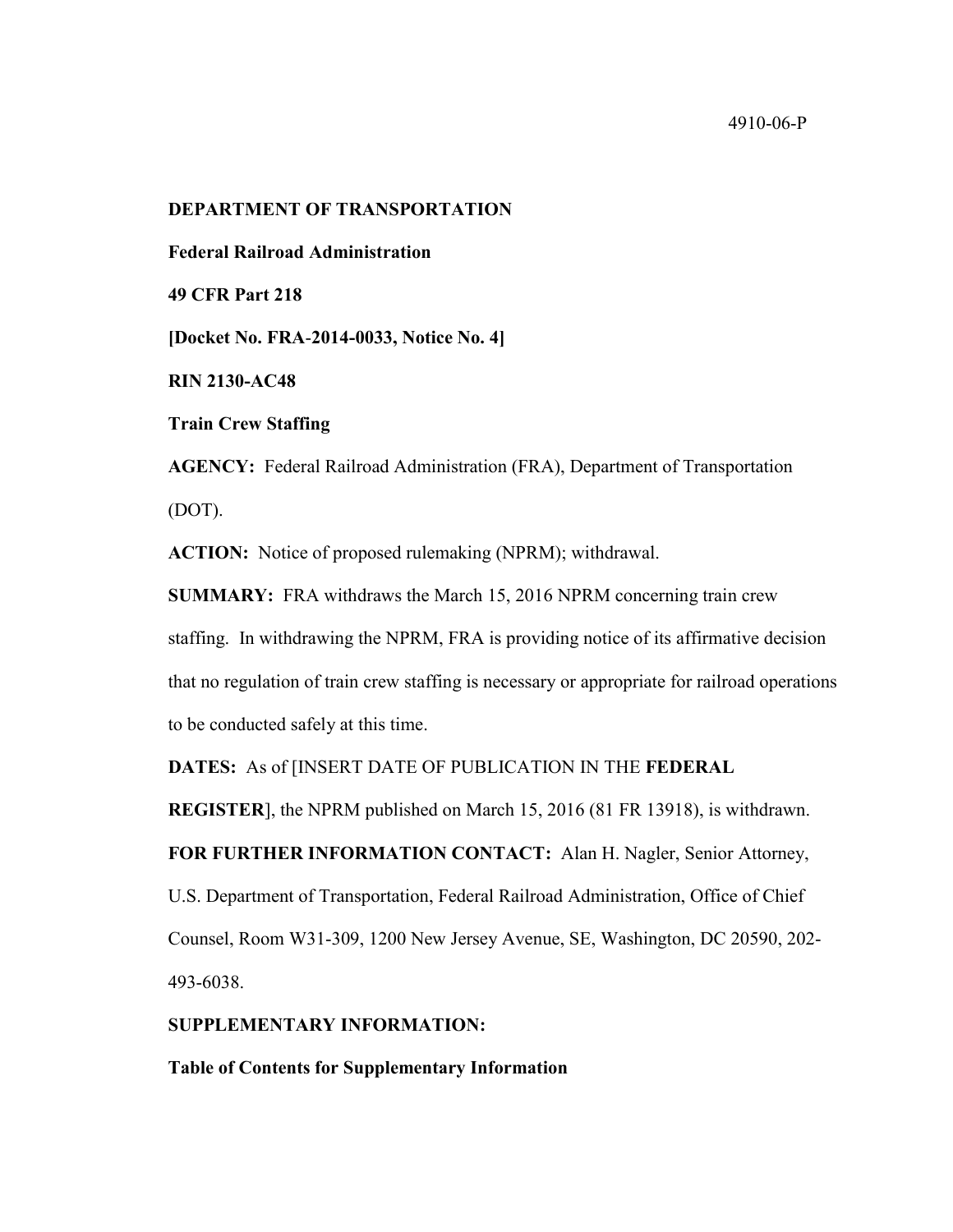#### I. Background

- A. Comments Generally Supporting the Proposed Rule
- B. Comments Generally Opposing the Proposed Rule

### II. FRA's Decision

- A. There is No Direct Safety Connection between Train Crew Staffing and the Lac-Mégantic or Casselton Accidents
- B. Rail Safety Data Does Not Support a Train Crew Staffing Rulemaking
- C. Comments to the NPRM Do Not Support a Train Crew Staffing Rulemaking
- D. A Train Crew Staffing Rule Would Unnecessarily Impede the Future of Rail Innovation and Automation
- E. FRA's Withdrawal is an Affirmative Decision Not to Regulate with the Intention to Preempt State Laws

### **I. Background**

FRA has the authority to regulate train crew staffing pursuant to its broad authority to, "as necessary, . . . prescribe regulations and issue orders for every area of railroad safety supplementing laws and regulations in effect on October 16, 1970."<sup>1</sup> On March 15, 2016, FRA issued an NPRM which proposed regulations establishing minimum requirements for the size of train crew staffs depending on the type of operation (referred to herein as train crew staffing). The proposed rule was not statutorily mandated, but rather, arose out of two rail accidents in 2013 (Lac-Mégantic, Quebec and Casselton, North Dakota).<sup>2</sup> Following the Lac-Mégantic and Casselton accidents, the rail industry, Transportation Safety Board of Canada (TSB of Canada), and DOT undertook a

<sup>&</sup>lt;sup>1</sup> 49 U.S.C. 20103; 49 CFR 1.89.

<sup>&</sup>lt;sup>2</sup> The accidents are described in the NPRM. See 81 FR 13918, 13921-13924 (Mar. 15, 2016).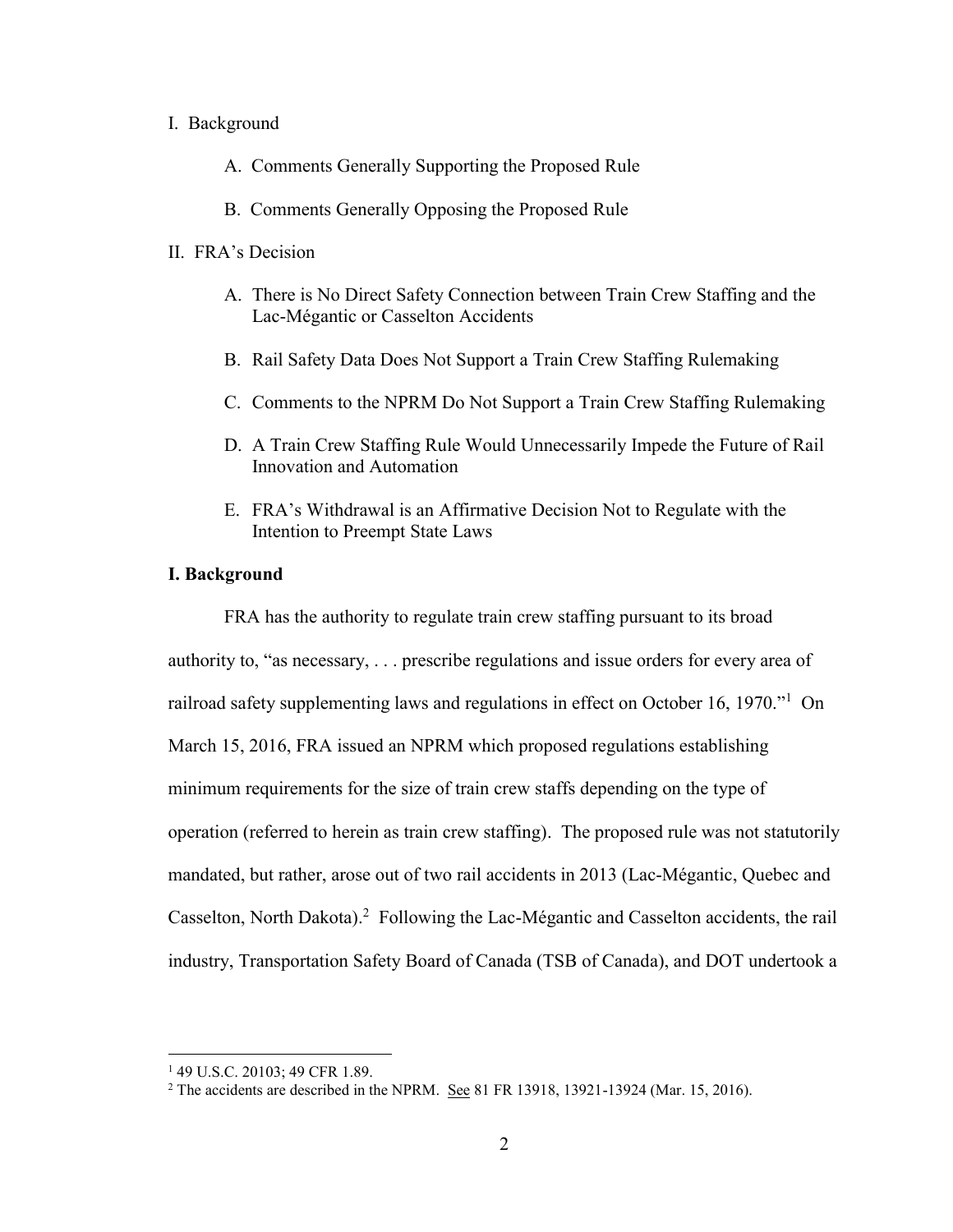variety of investigations and actions<sup>3</sup> to address rail safety and hazardous materials issues highlighted by those accidents, including FRA's submission of a task to the Railroad Safety Advisory Committee (RSAC).<sup>4</sup>

On August 29, 2013, RSAC accepted a task (No. 13–05) entitled "Appropriate Train Crew Size" and formed a Working Group. The task statement noted that in light of the Lac-Mégantic accident, "FRA believes it is appropriate to review whether train crew staffing practices affect railroad safety." Because FRA did not have reliable or conclusive statistical data to suggest whether one-person crew operations are safer or less safe than multiple-person crew operations, FRA hoped that RSAC would provide useful analysis, including conclusive data addressing whether there is a safety benefit or detriment from crew redundancy (i.e., multiple-person train crews) and a report on the costs and benefits associated with crew redundancy.

Despite meeting five times from October 2013 to March 2014, the RSAC Working Group was unable to reach consensus on any recommendation or identify conclusive, statistical data to suggest whether there is a safety benefit or detriment from crew redundancy. As noted in the NPRM, the accident data railroads provided did not capture accidents where the cause or contributing factor was a lack of a second crewmember and thus that data did not aid the Working Group.

<sup>&</sup>lt;sup>3</sup> Some of those actions are described in the NPRM. See, e.g., 81 FR at 13922 (Mar. 15, 2016).

<sup>&</sup>lt;sup>4</sup> To adopt a participatory approach to rulemaking, in 1996, FRA first established the RSAC, which is designed to bring together all segments of the rail community to provide advice and recommendations to FRA on railroad safety issues. The RSAC includes representatives from railroads, labor, shippers, industry associations, and other government agencies. The RSAC provides recommendations to FRA on issuing and updating regulations and identifies non-regulatory approaches to improve safety. The most recent RSAC meeting occurred on April 24, 2019.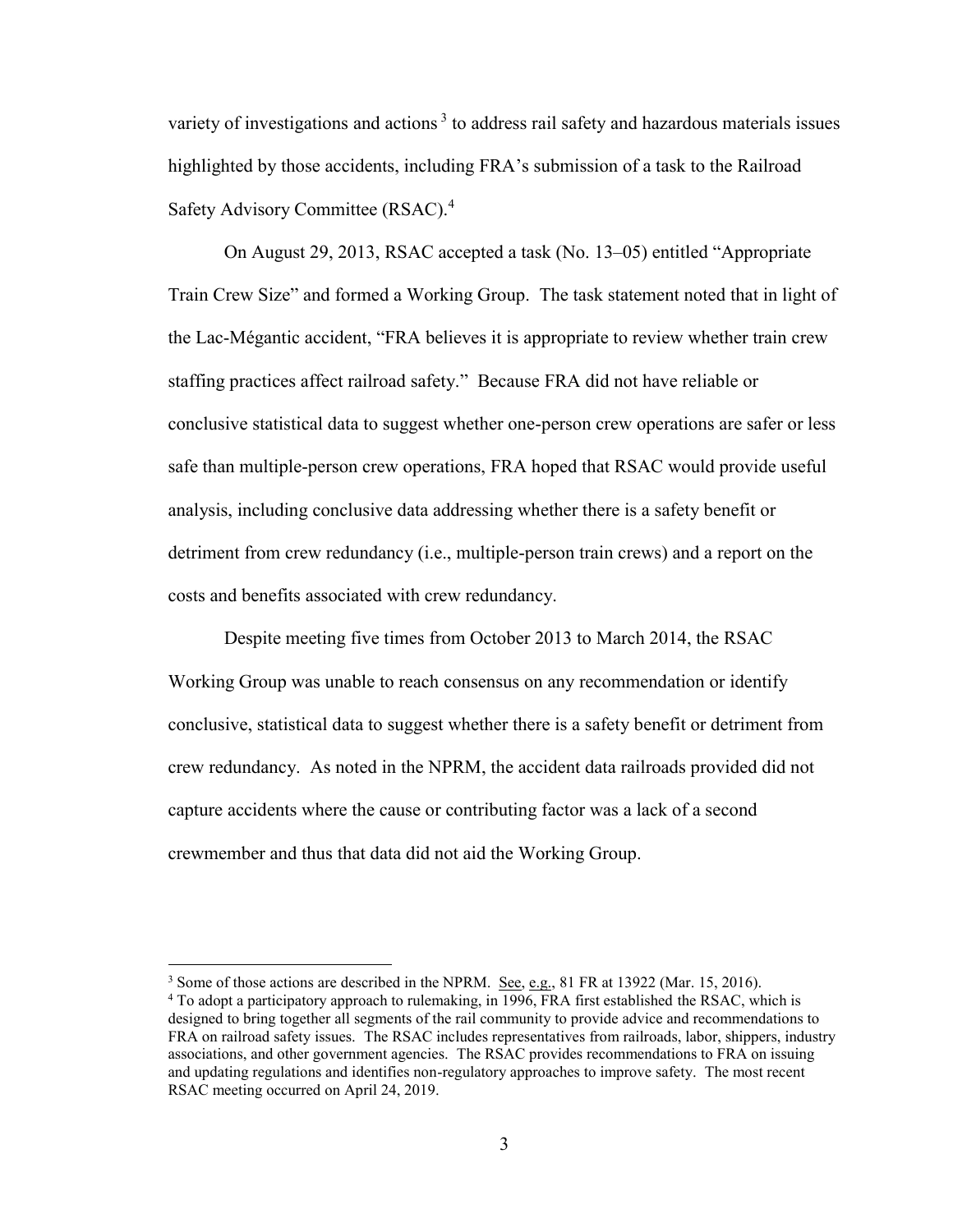Although RSAC was unable to identify data necessary to determine whether a regulation was needed to address train crew staffing, FRA believed it was important to give the broader public an opportunity to provide input on this issue. Accordingly, on March 15, 2016, FRA issued the NPRM with an initial 60-day comment period. FRA then extended the comment period for an additional month<sup>5</sup> and held a public hearing on July 15, 2016. Subsequently, FRA extended the comment period through August 15,  $2016.<sup>6</sup>$ 

FRA received nearly 1,600 comments on the NPRM from industry stakeholders and individuals, including current, former, and retired crewmembers. FRA also received comments from the National Transportation Safety Board (NTSB), two members of Congress, and numerous state and local government officials. A general summary of the comments is provided below. 7

## *A. Comments Generally Supporting the Proposed Rule*

Approximately 1,545 of the written comments were in support of some kind of train crew staffing requirements, although not necessarily the exact proposed requirements found in the NPRM. Two railroad employee unions, the Brotherhood of Locomotive Engineers and Trainmen (BLET) and the International Association of Sheet Metal, Air, Rail and Transportation Workers Transportation Division (SMART TD), submitted comments advocating for changes to the proposed rule. Commenters

<sup>5</sup> 81 FR 30229 (May 16, 2016).

<sup>6</sup> 81 FR 39014 (June 15, 2016).

 $<sup>7</sup>$  The order the comments are discussed in this document, whether by issue or by commenter, is not</sup> intended to reflect the significance of the comment raised or the standing of the commenter. Additionally, this summary of the comments is intended to provide both a general understanding of the overall extent and nature of the comments, as well as give some specific descriptions to provide context. Not every comment is described in this summary though all were thoughtfully considered and, when specific numbers of comments are identified by comment theme or issue, such numbers are approximate as some comments could not be easily grouped with others.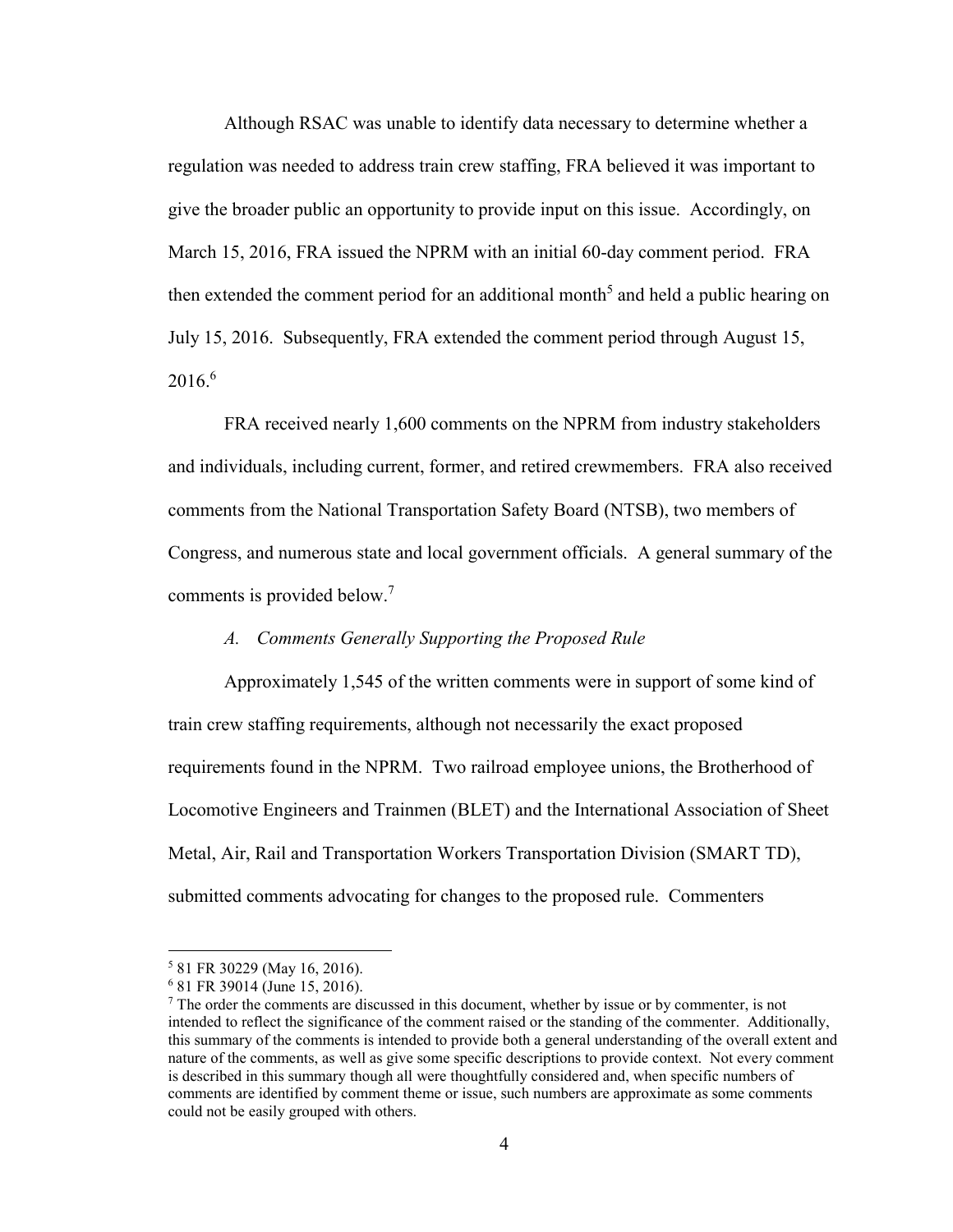supportive of the rule commonly sought more stringent requirements that would mandate fewer, or no, exceptions to a two-person train crew, or require the second person be a certified conductor under FRA's requirements in 49 CFR part 242. The four central points of these comments were that: (1) a train crew's duties are too demanding for one person; (2) new technology will make the job more complex; (3) unpredictable scheduling makes fatigue a greater factor when there is only a one-person crew; and (4) the idea of a one-person train crew is seemingly in conflict with the statutory and regulatory requirements for certification of both locomotive engineers and conductors.

The vast majority of comments supporting crew staffing requirements, approximately 1,418, were filed by members of the public on behalf of themselves as individuals. Most of these individual commenters identified themselves as current, former, or retired train crewmembers. These commenters largely provided anecdotal information supporting why they thought trains staffed with fewer than two persons created unsafe conditions. For example, Mike Rankin, who also testified at the public hearing, recalled that he was a conductor working with a locomotive engineer and was able to "cut" (separate) a train in half after a grade crossing accident. He stated that his actions likely saved a teenager's life by allowing emergency first responders quick access to the injured teenager though the grade crossing, and enabling hospital treatment much faster than if only one train crewmember had been present and the crossing remained blocked.

A variety of governmental officials and organizations also indicated support for train crew staffing requirements, but with a greater focus on safety for the communities in proximity to railroad tracks, as opposed to the safety of the rail operation itself. For

5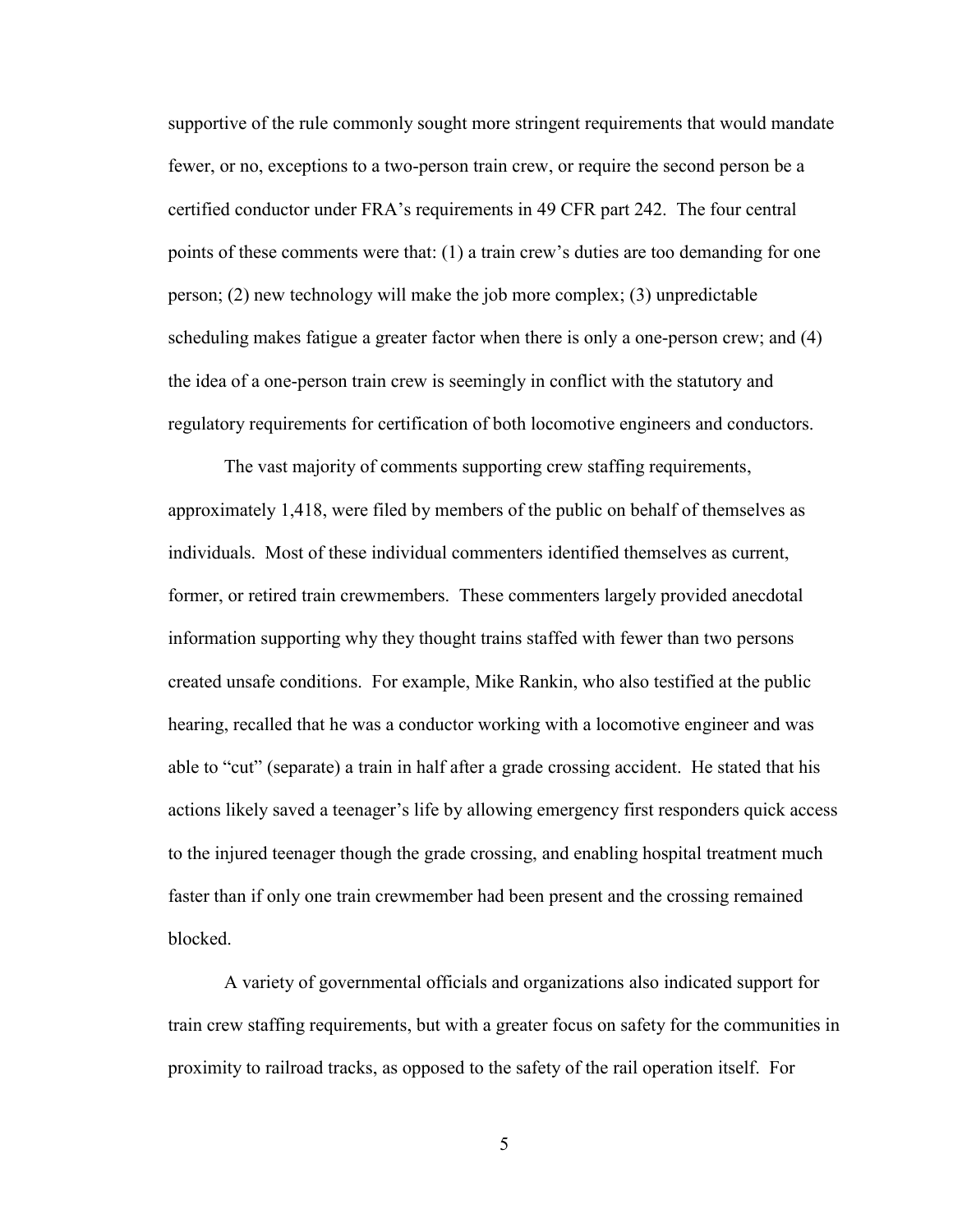example, FRA heard testimony at the public hearing from Mayor Karen Darch of Barrington, Illinois. Mayor Darch explained that local governments and railroads face the same task of determining appropriate staffing levels, with the local governments focusing on police, fire, and emergency medical services. She testified "FRA should be concerned that industry may be tempted to bet on its favorable accident odds and make overly hasty staffing decisions to reduce operating costs." She asked FRA to "balance the interests of the public living or traveling with proximity to" railroad track, because the economies of "villages, towns, and cities are negatively impacted on a daily basis by train or grade crossing warning device malfunctions that block crossings." FRA also heard testimony from Mr. Ronnie C. Harris, Executive Director of the Louisiana Municipal Association, an organization that represents 303 cities, towns, and villages, and two consolidated parish governments in Louisiana. Mr. Harris expressed concern about dangerous commodities being transported by rail on long trains that have reached as long as 11,000 feet in length, and that, without two crewmembers, any blocked crossings would remain blocked for considerably longer than the time it would take a two-person crew to unblock a crossing. $8\,$  In addition to these summarized comments, FRA also received written comments generally supporting the NPRM's proposed requirements from State and local governmental officials, agencies and organizations from at least 16 States.

Two Members of Congress commented on the rule, and they echoed the concerns of State and local governmental commenters, as well as the labor unions. For instance,

<sup>&</sup>lt;sup>8</sup> FRA is currently researching the rail operation safety issues associated with freight train length, as well as participating in a U.S. Government Accountability Office (GAO) engagement (code 102557) on the same subject.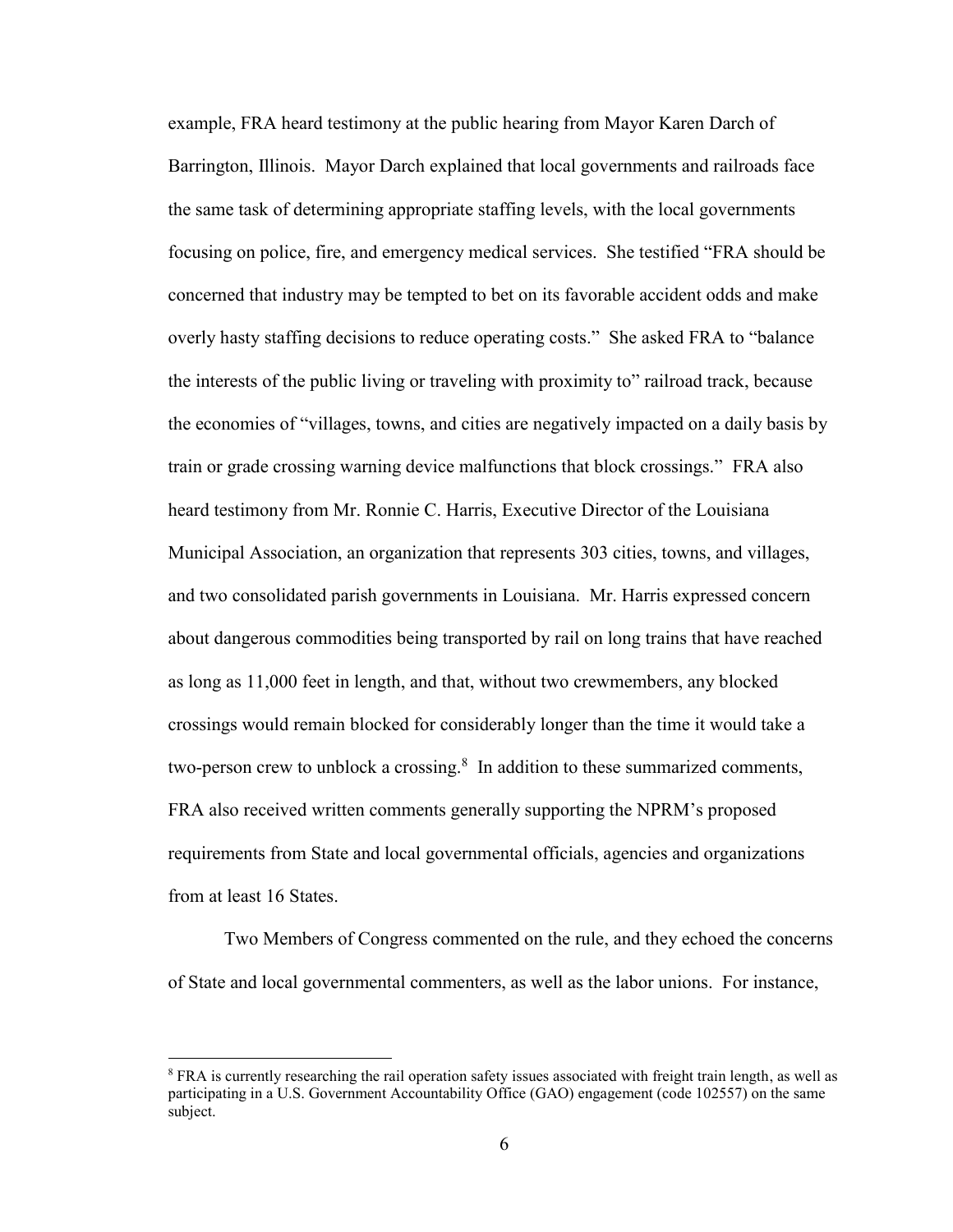then-Senator Heidi Heitkamp (North Dakota) testified at the public hearing that, as a representative of a State that moves a lot of oil by rail, the people she represented are concerned about safety and they want to know that their government is doing everything possible from a regulatory standpoint to keep the movement of oil and other hazardous materials safe. Senator Heitkamp testified that she supports a crew staffing rule because she has heard from rail workers in her State that believe having two crew members is essential for their safety and the public's safety. Senator Heitkamp further added that the NPRM provided the right balance as it proposed to allow exceptions grounded in a safety rationale. Then-Rep. Richard M. Nolan  $(8<sup>th</sup>$  District, Minnesota) also commented in support of the rule. Like BLET and SMART TD, Rep. Nolan supported FRA adopting a more stringent requirement that the second crewmember must be a certified conductor.

The Western Organization of Resource Councils (WORC), a regional network of grassroots community organizations that includes 12,200 members, many of whom are farmers, ranchers, and others directly affected by coal, oil, and gas development and who live in communities along rail lines, raised concerns with trains being operated with fewer than two crewmembers. WORC commented that the 20-car hazardous materials threshold for "key trains" is not stringent enough to adequately protect communities and advocated for a single car threshold for determining whether a second crewmember must be present.

The Environmental Law & Policy Center, an organization dedicated to the protection of the environment, commented that a second crewmember can be critical in containing environmental damage or making operational moves that could prevent

7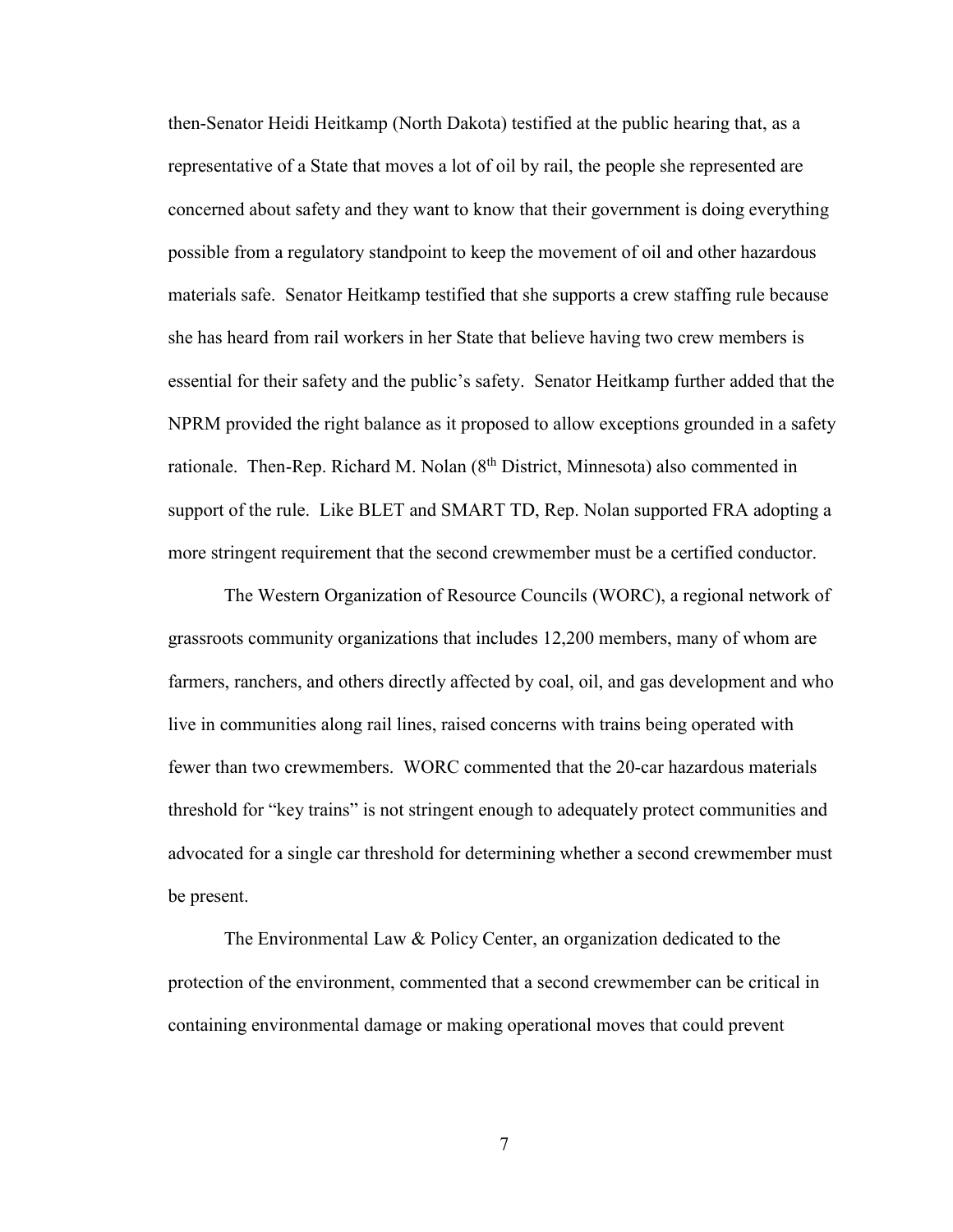accidents, and thus believes it is common sense that two crewmembers are better than one.

The National League of Cities (NLC), an advocate for more than 19,000 cities, villages, and towns, supported the NPRM. NLC commented that local officials are concerned with the significant increase in the volume of hazardous materials shipments combined with rail operators seeking to reduce crew sizes. NLC supported the rule as a response to "preventable tragedies of the past."

### *B. Comments Generally Opposing the Proposed Rule*

Railroads, railroad associations, other associations and organizations, and some individual commenters submitted approximately 39 comments that largely took the position that FRA should not regulate train crew size for a variety of reasons. The Association of American Railroads (AAR) commented that FRA's admission as to a lack of safety data meant the rule was "arbitrary," indicating that AAR believed the rule could be determined unlawful through judicial review as a challenge under the Administrative Procedure Act (APA). AAR supported the NTSB's approach encouraging FRA to first modify its accident report form to include the number of crewmembers in the controlling cab at the time of an accident and then use the data it gathers to evaluate the safety adequacy of current regulatory requirements.<sup>9</sup> In addition, AAR noted that the crew

<sup>9</sup> The NTSB's comment on the NPRM stated that the NTSB had not taken a prior position on crew size but that its accident report investigation into the derailment of National Railroad Passenger Corporation (Amtrak) train no. 188 in Philadelphia, Pennsylvania, on May 12, 2015, would address the issue. In that report, issued on May 17, 2016, the NTSB made a finding that FRA's "accident database is inadequate for comparing relevant accident rates based on crew size because the information about accident circumstances and number of crewmembers in the controlling cab is insufficient." NTSB, RAR-16/02, Derailment of Amtrak Passenger Train 188 at 19 (2016). Therefore, the NTSB made new recommendations to FRA to capture crewmember data and use the data to evaluate the adequacy of current crew size regulations. Id. (citing recommendations R-16-33 and R-16-34). On April 25, 2018, FRA asked RSAC to consider forming a working group to meet and discuss possible changes and updates to FRA's data collection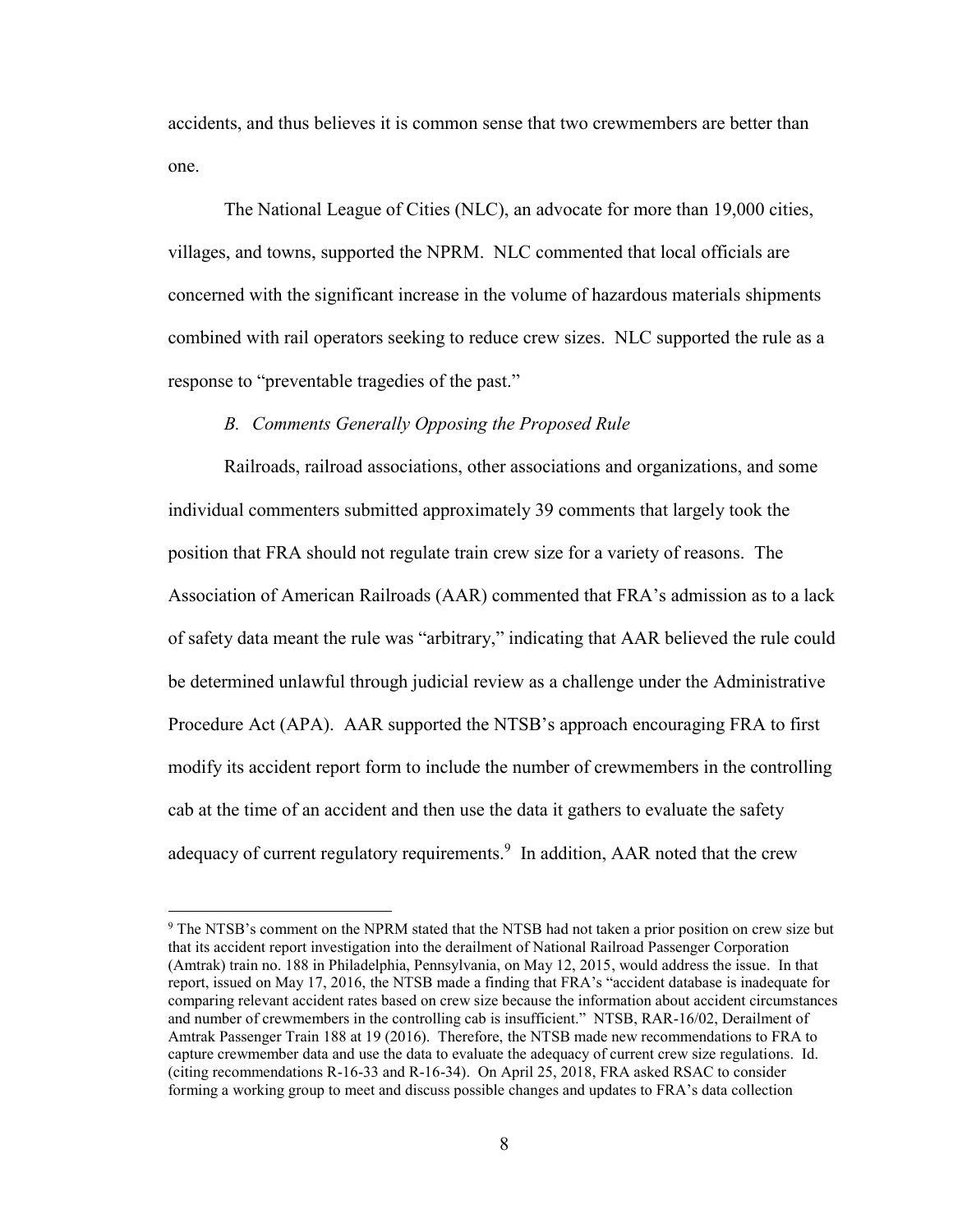staffing issue has historically been left for labor relations and that one-person train crews are currently being used safely. Further, AAR also believed that: (1) the accidents FRA relied on in the NPRM as the basis for the proposed rule did not provide such a basis; (2) FRA massively underestimated the costs of the rule on the industry; and (3) FRA's proposed rule was stifling innovation just as autonomous technologies were emerging and DOT was removing roadblocks to automation in other modes of transportation. AAR also provided research documents to support its position. For instance, AAR funded two studies conducted by Oliver Wyman, a consulting firm. One study, "Analysis of North American Freight Rail Single-Person Crews: Safety and Economics," concluded that safety data analyses show single-person crew operations appear as safe as multipleperson crew operations, if not safer. This study also concluded that the proposed rule would greatly reduce U.S. railroads' ability to control operating costs, without making the industry safer. A second study, "Assessment of European Railways: Characteristics and Crew-Related Safety," critiqued several of the assertions FRA made in its Regulatory Impact Analysis (RIA) on the NPRM, and generally found that European rail operations are comparable to U.S. rail operations and therefore the success of the European network in implementing single-person crew operations can serve as a model for the U.S. rail system. AAR also submitted a comparative risk assessment completed by ICF Incorporated, a consulting firm, titled "Evaluation of Single Crew Risks," which compared traditional Class I railroad two-person crew mainline operations with an FRAcompliant positive train control (PTC) system installed for both one-person- and twoperson-crew mainline operations to determine the frequency of accidents that might be

requirements that would include the NTSB's recommendations and RSAC accepted that task. That process is ongoing.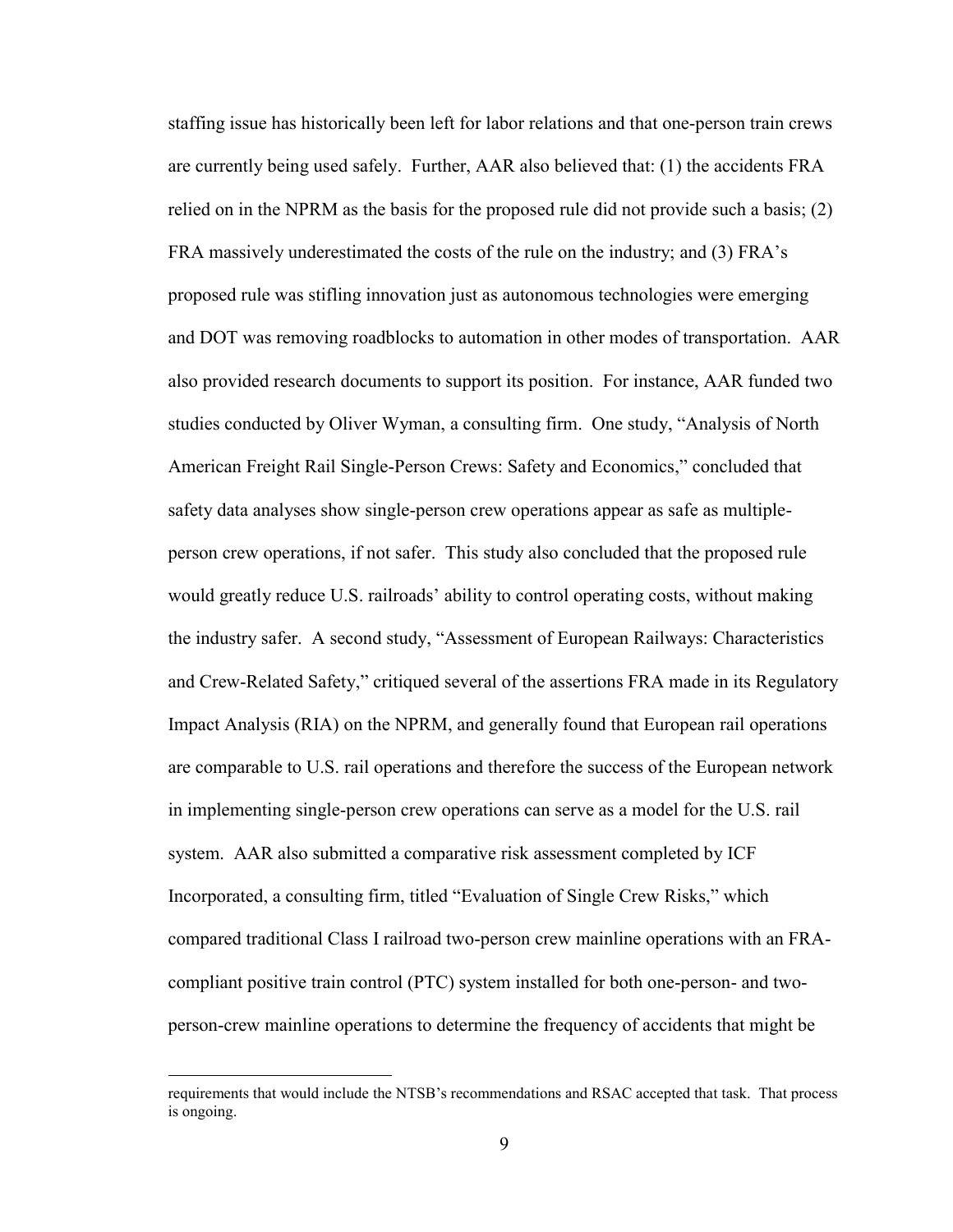impacted by crew size. That assessment found almost no difference in accident rates between one- and two-person operations where PTC has been fully implemented. Union Pacific Railroad and Norfolk Southern Railway were two of the Class I freight railroads represented by AAR that submitted extensive comments raising the same themes.

The American Short Line and Regional Railroad Association (ASLRRA) objected to the NPRM for several reasons. ASLRRA was concerned about the financial impact and paperwork burden the rule would have on short line railroads, which generally are small entities, and questioned whether FRA adequately followed existing legal requirements that protect small businesses. ASLRRA challenged FRA's lack of data and FRA's internal survey of its regional personnel to determine the extent of one-person crew operations. Also, ASLRRA commented that its members would have a competitive disadvantage compared to the trucking industry, if the NPRM was finalized, and it submitted an economic paper suggesting the proposed rule's requirements may induce railroads to reallocate scarce resources away from upgrades to track and equipment.

#### **II. FRA's Decision**

While FRA continues to monitor the potential safety impact of train crew staffing, for the reasons provided below, FRA finds that no regulation of train crew staffing is necessary or appropriate at this time. FRA believes that current safety programs and actions taken following the Lac-Mégantic and Casselton accidents are the appropriate avenues for addressing those accidents. Moreover, despite studying this issue in-depth and performing extensive outreach to industry stakeholders and the general public, FRA's statement in the NPRM that it "cannot provide reliable or conclusive statistical data to

10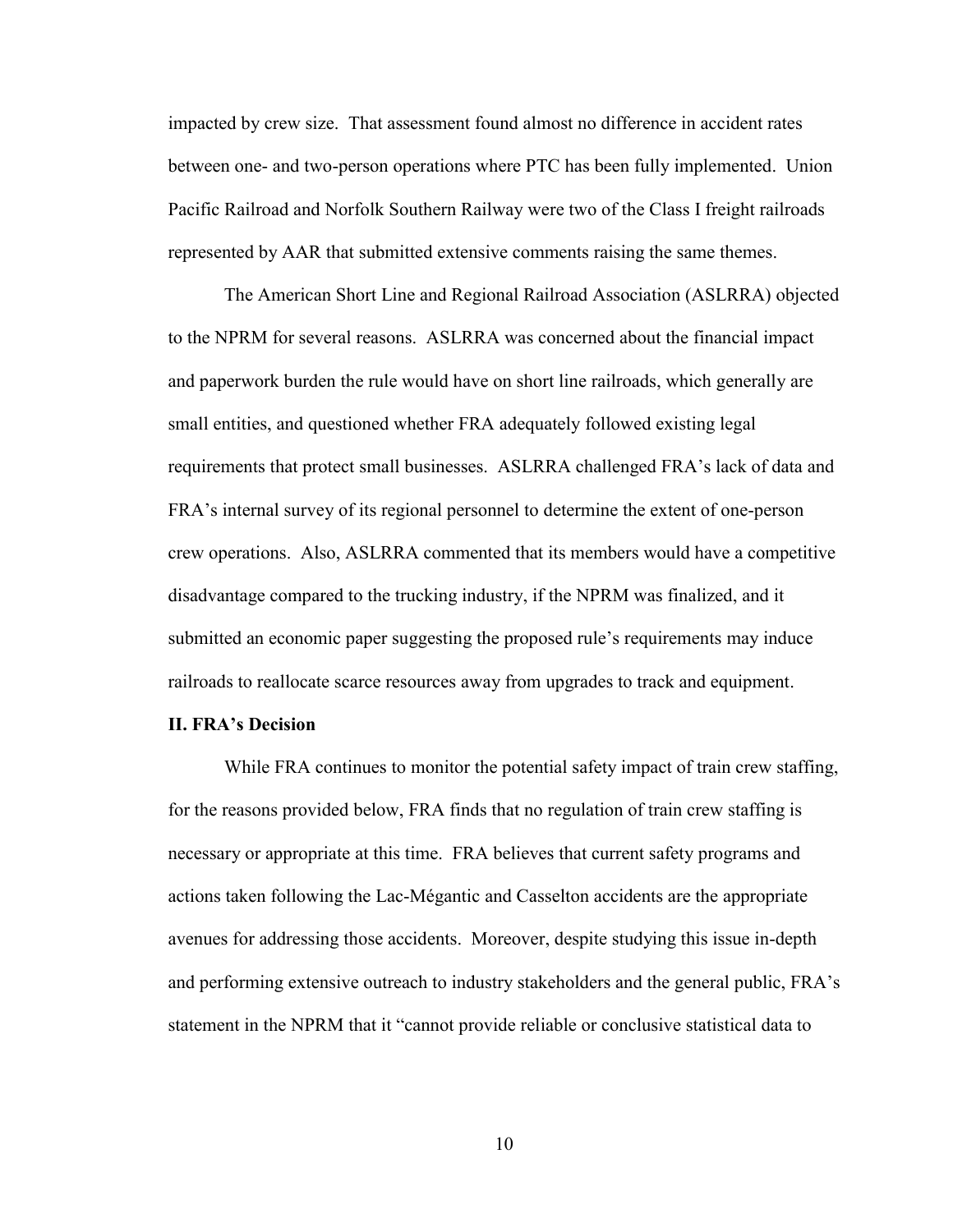suggest whether one-person crew operations are generally safer or less safe than multipleperson crew operations" still holds true today. Accordingly, FRA withdraws the NPRM.

*A. There is No Direct Safety Connection between Train Crew Staffing and the Lac-Mégantic or Casselton Accidents*

Although the Lac-Mégantic and Casselton accidents initially led FRA to review the potential impact of train crew staffing on safety, FRA subsequently determined that no direct conclusions could be drawn about train crew staffing's safety impact on those accidents. As FRA acknowledged in the NPRM, the TSB of Canada's investigation report on the Lac-Mégantic accident concluded it would have been possible for a single operator to apply a sufficient number of hand brakes within a reasonable amount of time to have secured the train involved in that accident.<sup>10</sup> The NPRM summarized TSB of Canada's finding that it could not be concluded that a one-person crew contributed to the accident, and that risk, if any, posed by a one-person crew was not determined to have directly led to the accident. Simply put, TSB of Canada found no direct causal connection between this catastrophic accident and the number of train crewmembers.<sup>11</sup> As FRA acknowledged in the NPRM, "FRA does not have information that suggests that there have been any previous accidents involving one-person crew operations that could have been avoided by adding a second crewmember."<sup>12</sup> That fact remains true today.

While the NPRM noted some indirect connections between crew staffing and railroad safety with respect to the Lac-Mégantic and Casselton accidents, those connections are tangential at best and do not provide a sufficient basis for FRA regulation of train crew staffing requirements. For example, TSB of Canada made indirect

<sup>10</sup> 81 FR at 13921.

<sup>&</sup>lt;sup>11</sup> Railway Investigation Report R13D0054 at 117-18 (July 6, 2013), http://bit.ly/VLqVBk.

<sup>12</sup> 81 FR at 13921.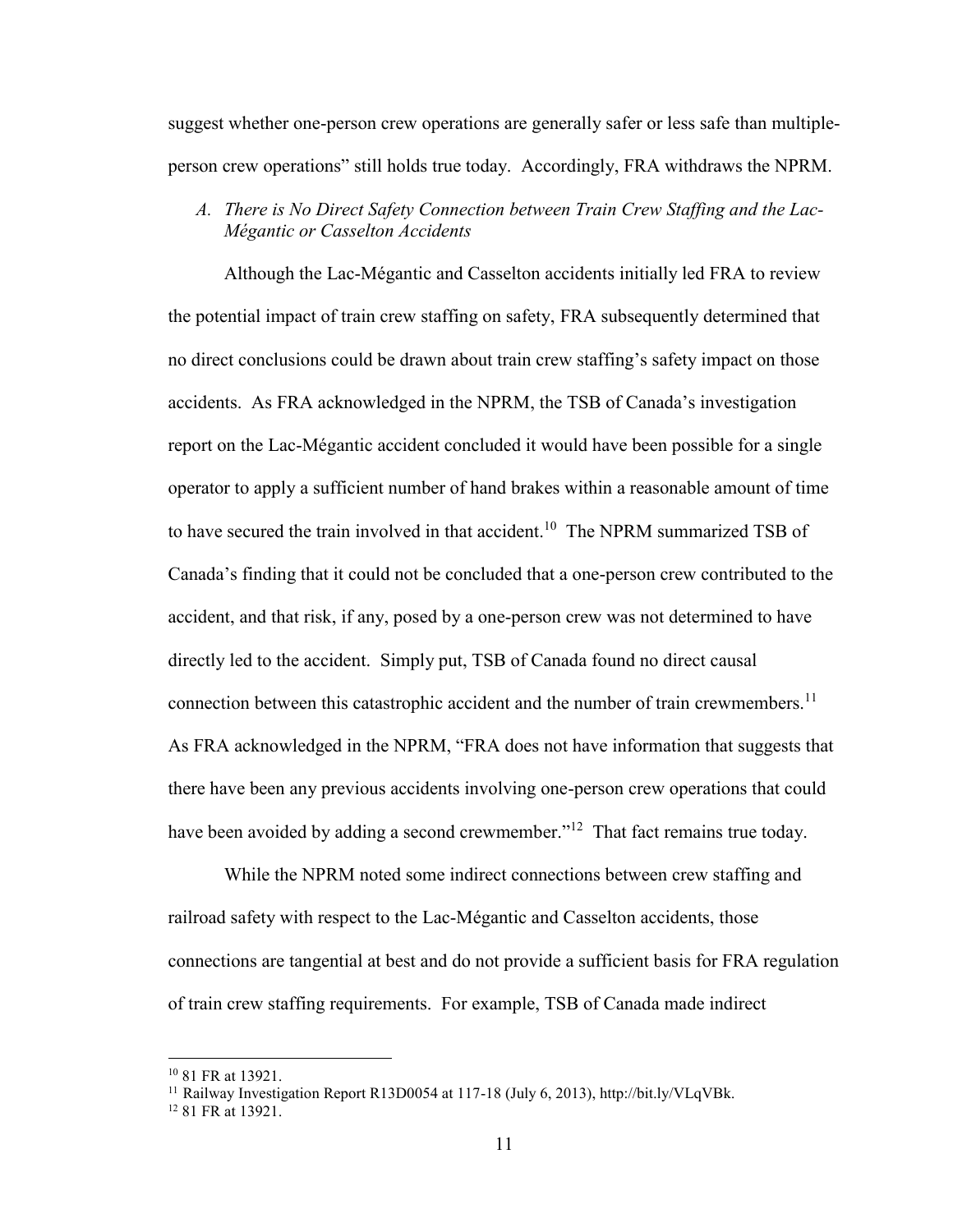connections in the Lac-Mégantic accident between the railroad's poor safety culture and the one train crewmember's alleged failure to properly secure the train. However, in making this connection, TSB of Canada emphasized that a single crewmember could have prevented or helped avoid the catastrophic accident by following the railroad's rule requiring a proper hand brake effectiveness test (i.e., to determine whether a sufficient number of hand brakes were applied to properly secure the train), and that the incident may have been just as likely with multiple train crewmembers and a poor safety culture.

Likewise, after reviewing the facts of the Casselton accident as described in the NPRM,<sup>13</sup> and FRA's final accident investigation report,<sup>14</sup> FRA believes that the same type of positive post-accident mitigating actions were achievable with: (1) fewer than two crewmembers on the BNSF grain train involved in the accident, and (2) a well-planned, post-accident protocol that quickly brings railroad employees to the scene of an accident.<sup>15</sup> In other words, the facts of the accident suggest that BNSF could have duplicated the mitigating moves of the grain train crew with responding emergency crewmembers. While FRA acknowledges the BNSF key train crew performed well, potentially saving each other's lives, it is possible that one properly trained crewmember, technology, and/or additional railroad emergency planning could have achieved similar mitigating actions. Thus, the indirect safety connections cited in the NPRM do not provide a sufficient basis for FRA regulation of train crew staffing.

<sup>13</sup> 81 FR at 13923-24.

<sup>&</sup>lt;sup>14</sup> [https://www.fra.dot.gov/eLib/details/L18586#p1\\_z50\\_gD\\_lAC\\_y2013.](https://www.fra.dot.gov/eLib/details/L18586#p1_z50_gD_lAC_y2013)

<sup>&</sup>lt;sup>15</sup> BNSF's post-accident actions included the development of an inventory of emergency response resources along crude oil train routes, identifying locations for staging emergency response equipment, and identifying contacts for community notification. NTSB/Railroad Accident Brief RAB-17/01 at 15-16, [https://www.ntsb.gov/investigations/AccidentReports/Reports/RAB1701.pdf.](https://www.ntsb.gov/investigations/AccidentReports/Reports/RAB1701.pdf)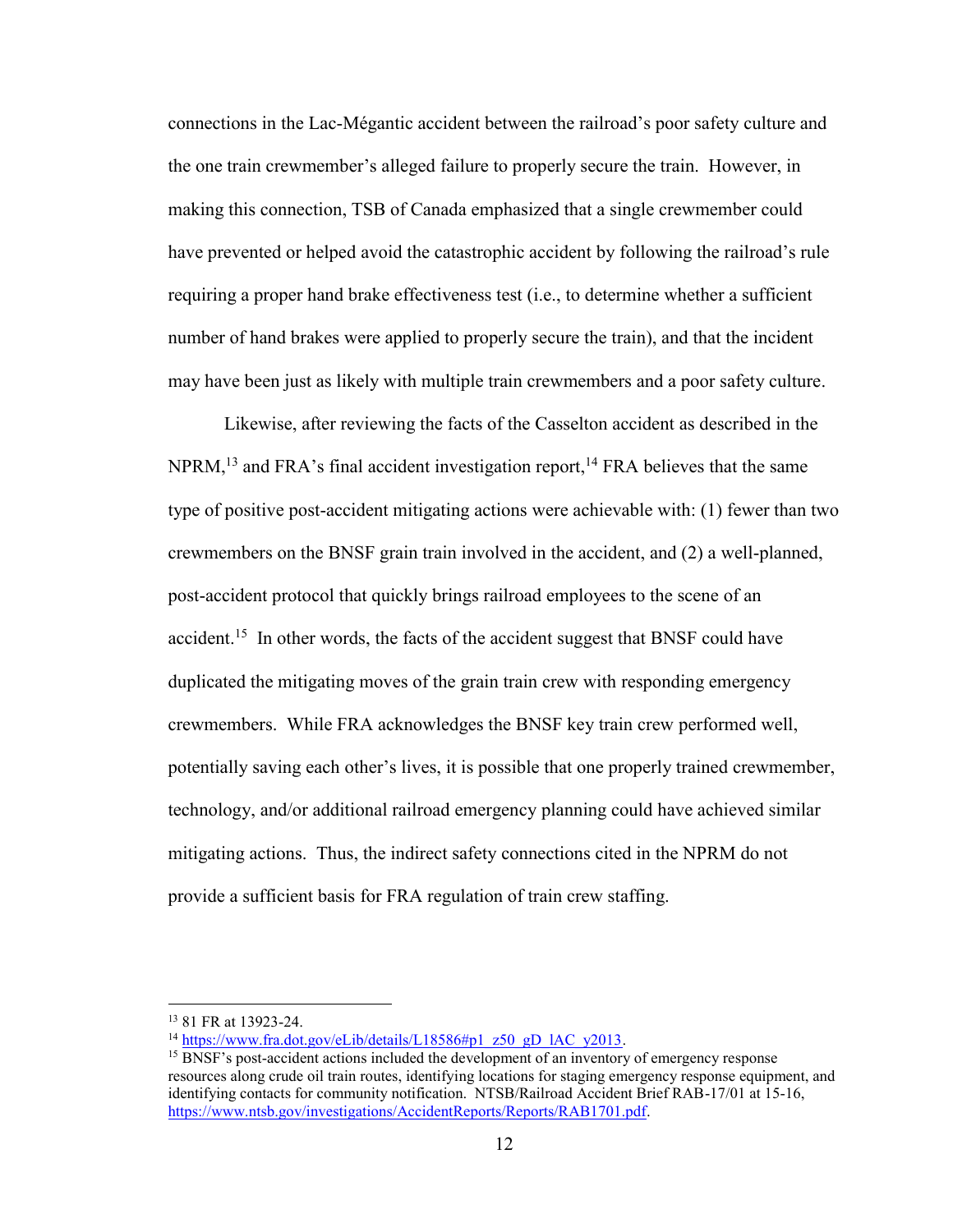FRA's current safety programs and actions taken by FRA and DOT following the Lac-Mégantic and Casselton accidents appropriately address safety concerns raised by those accidents. In direct response to the Lac-Mégantic derailment, FRA has taken the following actions to ensure the safe transportation of products by rail in the United States, with a particular focus on certain hazardous materials that present an immediate danger for communities and the environment in the event of a train accident.

- FRA issued Emergency Order (EO) 28 to address the immediate dangers that arise from unattended equipment left unsecured on mainline tracks.<sup>16</sup> EO 28 was rescinded on the effective date of a subsequent final rule,<sup>17</sup> discussed further below.
- FRA and the Pipeline and Hazardous Materials Safety Administration (PHMSA) jointly issued a Safety Advisory to railroads and commodity shippers detailing eight recommended actions the industry should take to better ensure the safe transport of hazardous materials.<sup>18</sup> These recommendations include: reviewing the details and lessons learned from the Lac Mégantic accident; reviewing crew staffing levels; removing and securing the train's "reverser" when unattended; reviewing all railroad operating procedures and testing/operating rules related to securing a train; reviewing Transport Canada's directives to secure and safely operate a train; and conducting a system-wide assessment of security risks when a train is

<sup>16</sup> See 78 FR 48218, Aug. 7, 2013.

 $17 \overline{See}$  Securement of Unattended Equipment, 80 FR 47349, 47358, Aug. 6, 2015.

<sup>&</sup>lt;sup>18</sup> See Federal Railroad Administration Safety Advisory 2013-06, Lac-Mégantic Railroad Accident and DOT Safety Recommendations, 78 FR 48224, Aug. 7, 2013, available at [http://www.fra.dot.gov/eLib/details/L04720.](http://www.fra.dot.gov/eLib/details/L04720)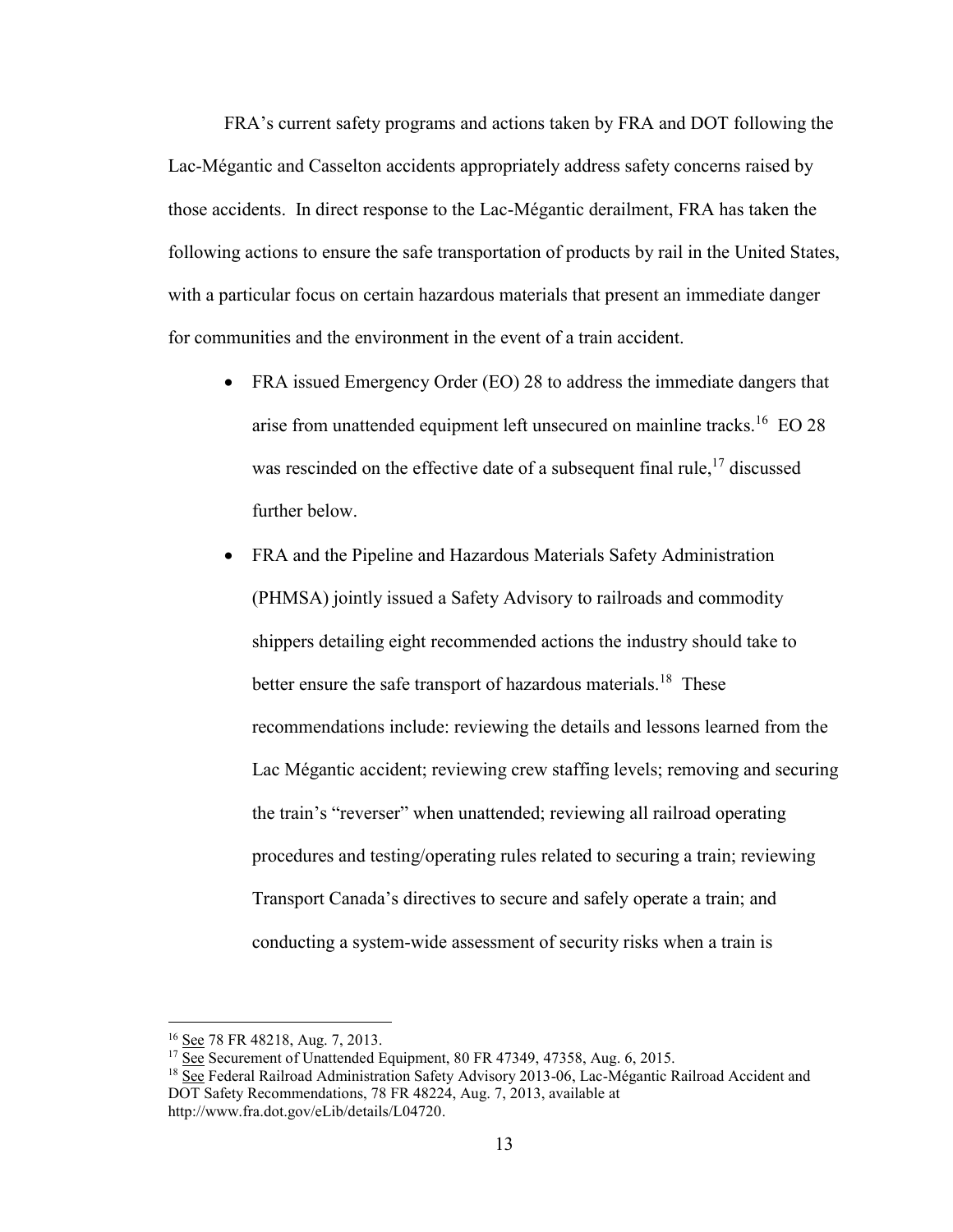unattended and identifying mitigation efforts for those risks. Additionally, the Safety Advisory recommends testing and sampling of crude oil for proper classification for shipment, as well as a review of all shippers' safety and security plans.

• FRA and PHMSA jointly issued a follow-up Safety Advisory.<sup>19</sup> In this Safety Advisory, PHMSA and FRA reinforced the importance of proper characterization, classification, and selection of a packing group for Class 3 materials, and the corresponding requirements in the federal hazardous materials regulations for safety and security planning. In addition, the Safety Advisory reinforced that FRA expects offerors by rail and rail carriers to revise their safety and security plans required by the federal hazardous materials regulations, including the required risk assessments, to address the safety and security issues identified in FRA's EO 28 and the August 7, 2013, joint Safety Advisory.

• FRA and PHMSA jointly issued a Safety Advisory specifically regarding the transportation of petroleum crude oil.<sup>20</sup> More specifically, the Safety Advisory recommends that offerors and carriers of Bakken crude oil by rail tank car select and use the railroad tank car designs with the highest level of integrity reasonably available within their fleet for shipment of these hazardous materials by rail in interstate commerce. Further, the Safety

<sup>&</sup>lt;sup>19</sup> See Federal Railroad Administration Safety Advisory 2013-07, Safety and Security Plans for Class 3 Hazardous Materials Transported by Rail, 78 FR 69745, Nov. 20, 2013, available at [https://www.fra.dot.gov/eLib/details/L04861.](https://www.fra.dot.gov/eLib/details/L04861)

<sup>&</sup>lt;sup>20</sup> See Federal Railroad Administration Safety Advisory 2014-01, Notice of Safety Advisory, 79 FR 27370, May 13, 2014, available at [https://www.fra.dot.gov/eLib/details/L05222.](https://www.fra.dot.gov/eLib/details/L05222)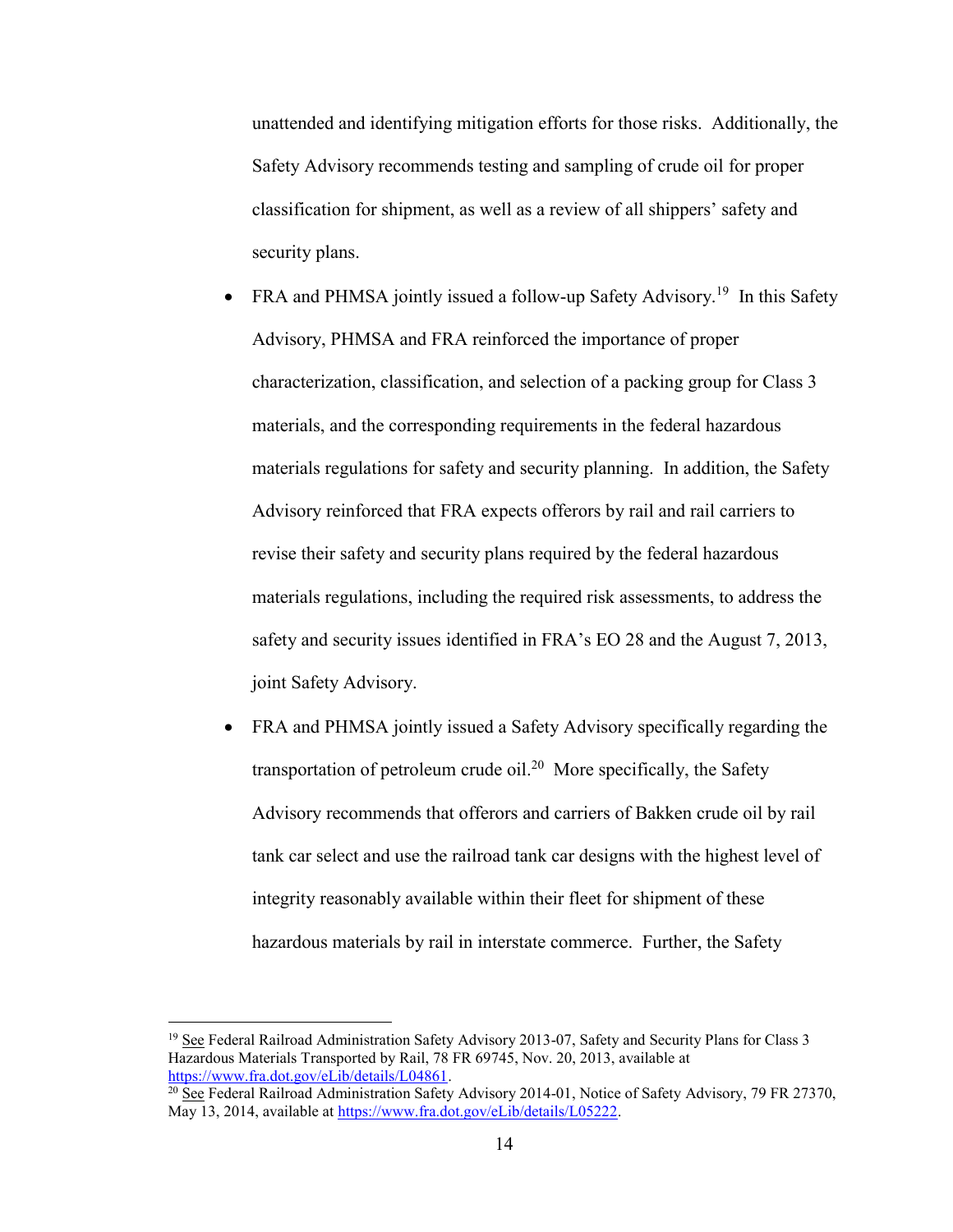Advisory recommends offerors and carriers of Bakken crude oil avoid the use of older, legacy DOT Specification 111 or CTC 111 tank cars for the shipment of such oil, to the extent reasonably practicable.

- FRA coordinated with PHMSA on a PHMSA final rule adopting new operational requirements for certain trains transporting large quantities of flammable liquids known as "high-hazard flammable trains"; enhancing safety improvements in tank car design standards; providing a sampling and classification program for unrefined petroleum-based products; and mandating notification requirements.<sup>21</sup>
- FRA issued a final rule to strengthen existing securement regulations, which mitigate risks associated with the unintended movement of unattended equipment.<sup>22</sup> Additional requirements addressed hazards identified from the Lac-Mégantic accident. The final rule codified much of FRA's EO 28, requiring railroads to implement procedures to ensure the proper securement of equipment containing certain types and amounts of hazardous materials when left unattended. For example, the rule contains requirements to ensure that each locomotive left unattended outside of a yard is equipped with an operative exterior locking mechanism and that such locks be applied on the controlling locomotive cab door when a train is transporting tank cars loaded with certain hazardous materials. The rule also provides that such hazardous materials trains may only be left unattended on a main track or siding if

<sup>&</sup>lt;sup>21</sup> See Hazardous Materials: Enhanced Tank Car Standards and Operational Controls for High Hazard Flammable Trains, 80 FR 26643, May 8, 2015.

<sup>&</sup>lt;sup>22</sup> See Securement of Unattended Equipment, 80 FR 47349, Aug. 6, 2015.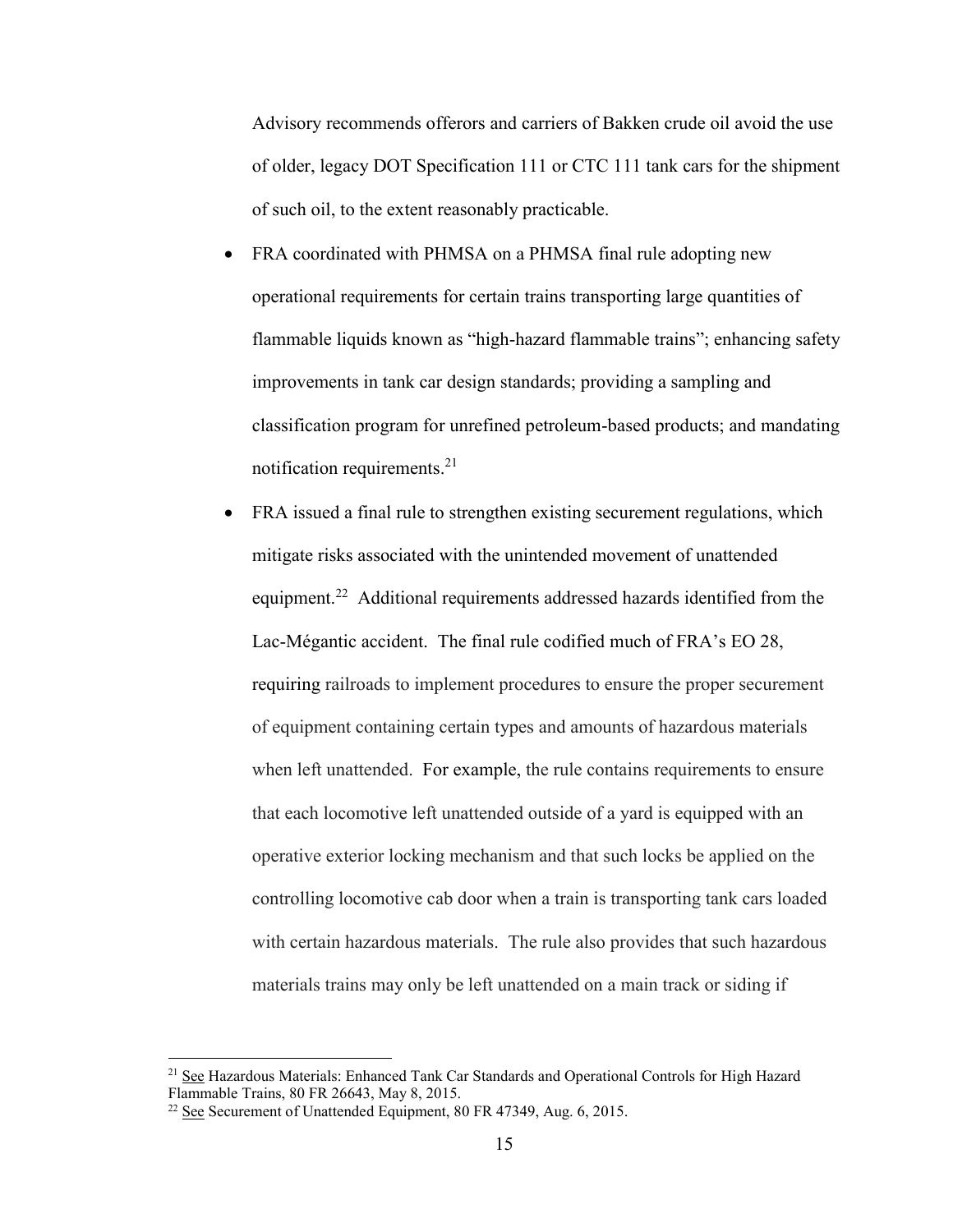justified in a plan adopted by the railroad, accompanied by an appropriate job briefing, and proper securement is made and verified. This rule also requires additional verification of securement if a non-railroad emergency responder may have been in a position to have affected the equipment.

In addition to those actions, FRA previously addressed post-accident protocols for passenger trains through the passenger train emergency preparedness regulation.<sup>23</sup> That rule, typically referred to as the passenger train "e-prep" rule, requires each railroad involved in passenger train operations to submit a plan, for FRA approval, that ensures the railroad can effectively and efficiently manage passenger train emergencies. The eprep rule does not require a specific number of on-board personnel, but rather ensures that railroads can successfully implement the emergency preparedness plans and those operations adopted under the rule; this notice of withdrawal does not have any effect on the emergency preparedness plan requirements.

As identified in the NPRM, FRA is also in the process of developing regulations requiring Class I railroads, other freight railroads with inadequate safety performance, and all passenger railroads to implement safety risk reduction programs (RRPs).<sup>24</sup> These RRPs represent a comprehensive, system-oriented approach to safety that determines an operation's level of risk by identifying and analyzing applicable hazards and developing strategies to mitigate that risk. As part of its RRP, a railroad would identify safety

<sup>&</sup>lt;sup>23</sup> 49 CFR part 239, Passenger Train Emergency Preparedness; 63 FR 24630 (May 4, 1998).

<sup>&</sup>lt;sup>24</sup> On August 12, 2016, FRA published a final rule, found at 49 CFR part 270, mandating that commuter and intercity passenger railroads develop and implement a system safety program to improve the safety of their operations. 81 FR 53850. A stay was issued on this final rule until September 4, 2019, to consider petitions for reconsideration. 83 FR 63106. (Dec. 7, 2018). Similarly, on February 27, 2015, FRA published an NPRM that proposes to require each Class I railroad and any freight railroad with inadequate safety performance develop and implement an RRP to improve the safety of their operations. 80 FR 10950.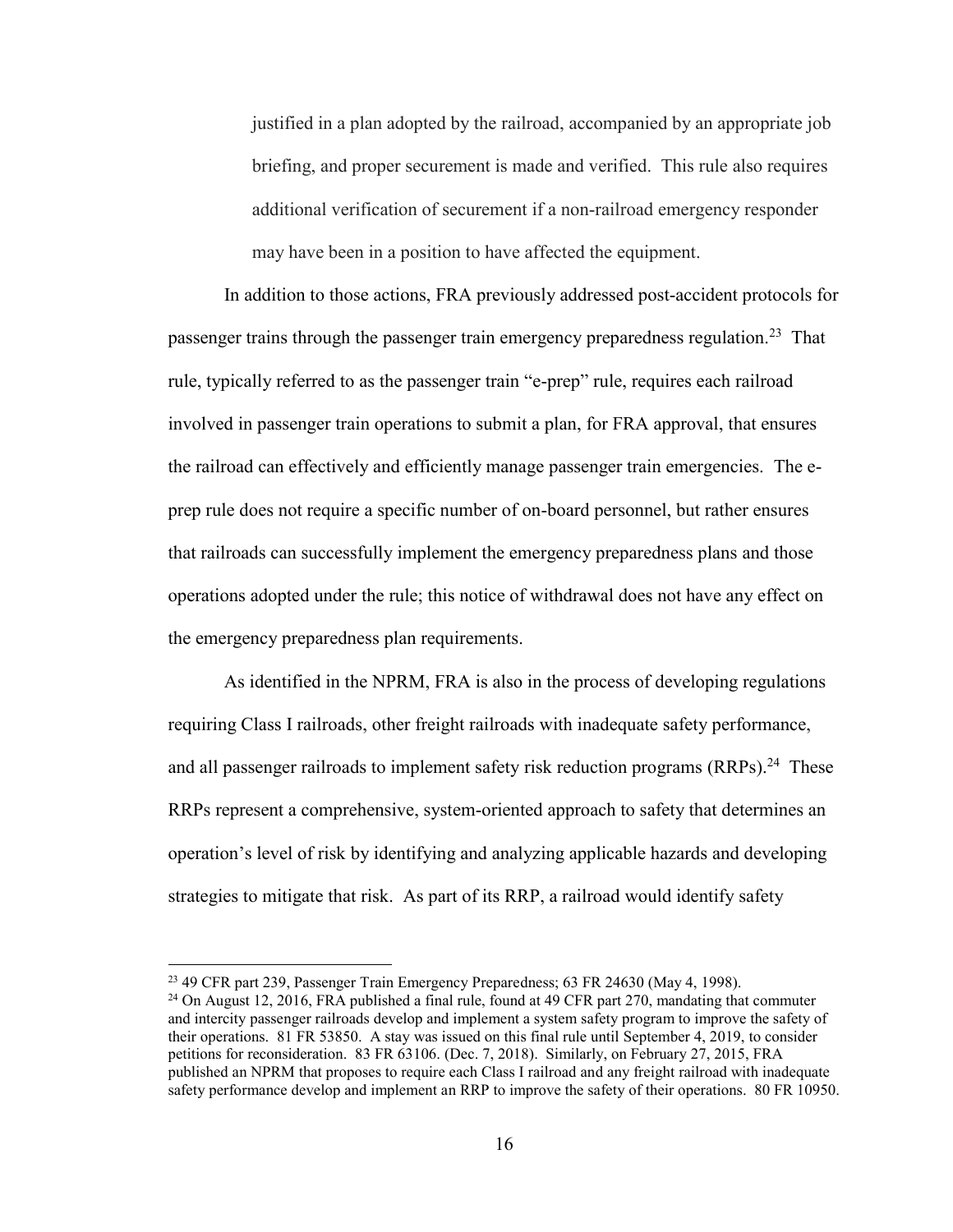hazards and risks associated with its operations, which could include changes in train crew staffing. $25$ 

In particular, as new technologies are introduced that may be connected to future reductions in crew size (e.g., PTC technology), railroads will be required to analyze the safety impacts of implementing those technologies as part of their RRPs. As provided in 49 CFR part 270 and proposed in 49 CFR part  $271$ ,  $^{26}$  railroads required to have an RRP shall conduct a technology analysis evaluating current, new, or novel technologies that may mitigate or eliminate hazards and the resulting risks identified through the risk-based hazard management program. The technology analysis must also analyze the safety impact of implementing the identified technologies.

## *B. Rail Safety Data Does Not Support a Train Crew Staffing Rulemaking*

 $FRA$ 's accident/incident safety data<sup>27</sup> does not establish that one-person operations are less safe than multi-person train crews. Indeed, as FRA noted in the NPRM, existing one-person operations "have not yet raised serious safety concerns" and, in fact, "it is possible that one-person crews have contributed to the [railroads'] improving safety record."<sup>28</sup> The NTSB also concurs with that conclusion:

[T]here is insufficient data to demonstrate that accidents are avoided by having a second qualified person in the cab. In fact, the NTSB has investigated numerous accidents in which both qualified individuals in a twoperson crew made mistakes and failed to avoid an accident.<sup>29</sup>

 $25$  For example, FRA's proposed risk reduction rule would require, if made final, that a railroad's safety performance evaluation monitors the railroad's system to identify emerging or new risks, which is expected to include a reduction in crew staffing levels. See proposed 49 CFR 271.105, 80 FR at 10992-93. FRA's system safety final rule requires that once FRA approves a railroad's plan, the railroad must apply a riskbased hazard analysis to identify hazards such as "employee levels and schedules" and must also perform a new analysis whenever there are "significant operational changes." 49 CFR 270.103(q)(1) and (3). <sup>26</sup> See 49 CFR part 270.103 and proposed 49 CFR 271.109, 80 FR at 10993.

<sup>27</sup> 49 CFR part 225, Railroad Accidents/Incidents: Reports Classification, and Investigations.

<sup>28</sup> 81 FR at 13950 and 13932.

<sup>&</sup>lt;sup>29</sup> NTSB, RAR-16/02, Derailment of Amtrak Passenger Train 188, at 18 (2016).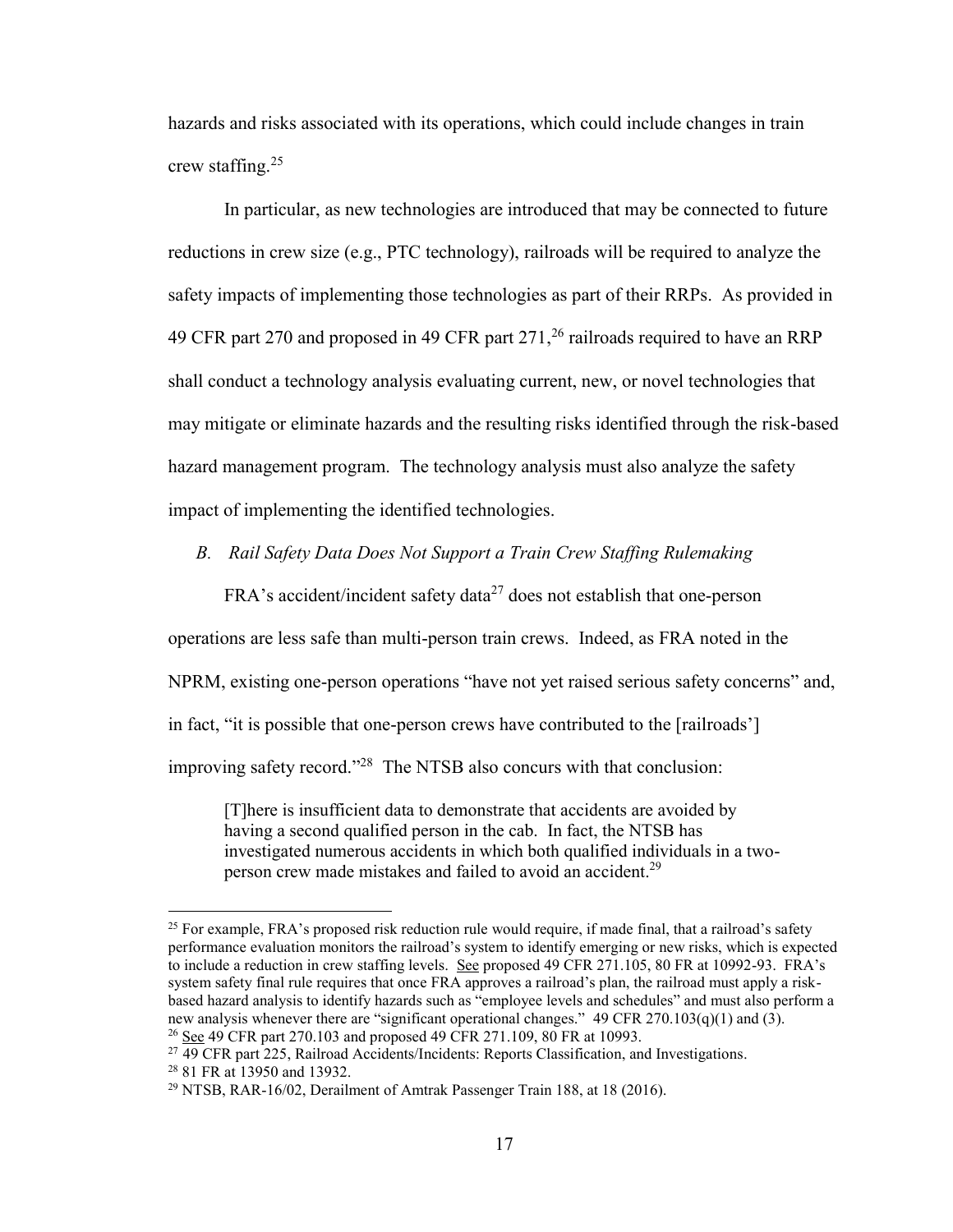FRA reviewed accident/incident data over a seventeen-year period ending in 2018 and could not determine that any of the accidents/incidents involving a one-person crew would have been prevented by having multiple crewmembers.<sup>30</sup> Moreover, because "FRA does not capture data that would provide information regarding the total operating mileage for one-person crew operations in the United States (or even two-person operations), it is impossible for FRA to normalize the data and be able to compare the accident/incident rate of one-person operations to that of two-person train crew operations to see if one-person operations appear safer or less safe."<sup>31</sup>

For these reasons, this accident/incident data does not support a train crew staffing regulation. Rather, the accident/incident data FRA presented in the NPRM suggests that a railroad with a higher rate of train accidents involving the transportation of hazardous materials could find itself more likely to continue that trend, regardless of the size of the crew, assuming the railroad takes no further action to prevent such accidents from occurring.<sup>32</sup>

Without "data to prove a direct correlation between higher rates of safety and multiple person crews,"<sup>33</sup> FRA provided the Working Group with five FRA-sponsored research reports,<sup>34</sup> as well as one Transportation Research Board (TRB) conference report

<sup>&</sup>lt;sup>30</sup> FRA presented safety data to the RSAC covering nearly 12 years of railroad safety data between January 2002 and October 2013. The data was developed by reviewing accident/incident reports submitted to FRA. As stated in the NPRM, the "accident/incident reports involving one-person train crews . . . do not clearly help determine that the accident/incident would have been prevented by having multiple crewmembers." 81 FR at 13931. In a subsequent review of the data through 2018, FRA again could not conclude that any of the accidents/incidents involving a one-person crew would have been prevented by having multiple crewmembers.

<sup>31</sup> 81 FR at 13931.

<sup>32</sup> 81 FR 13930-32.

<sup>33</sup> 81 FR at 13919.

 $34$  The following is a list of the five research reports and their location on FRA's website: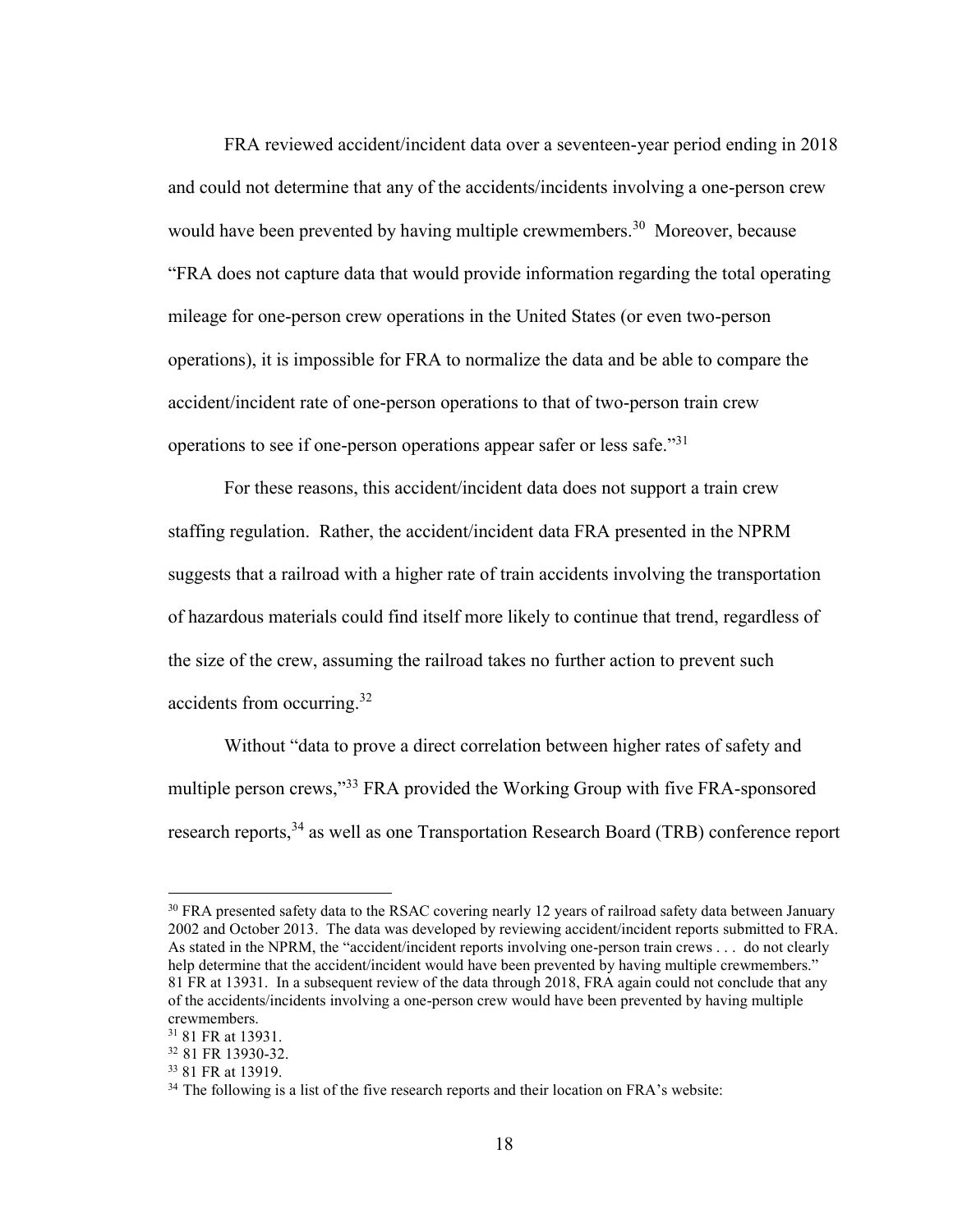that contained presentations from multiple research reports, before the first meeting of the RSAC in October 2013. While these reports identify safety issues that railroads should consider when evaluating any reduction in the number of train crewmembers or a shift in responsibilities among those crewmembers, the reports do not indicate that one-person crew operations are less safe and therefore do not form a sufficient basis for a final rule on crew staffing.

*C. Comments to the NPRM Do Not Support a Train Crew Staffing Rulemaking*

Based on its review and careful consideration of all the comments to the NPRM, FRA has determined that no regulation of train crew staffing is necessary or appropriate at this time. The comments do not provide conclusive data suggesting that there have been any previous accidents involving one-person crew operations that could have been avoided by adding a second crewmember or that one-person crew operations are less safe.

<sup>(1)</sup> *Cognitive and Collaborative Demands of Freight Conductor Activities: Results and Implications of a Cognitive Task Analysis–Human Factors in Railroad Operations*, Final Report, dated July 2012, DOT/FRA/ORD-12/13. The report was prepared and researched by the John A. Volpe National Transportation Systems Center (Volpe Center). [http://www.fra.dot.gov/eLib/details/L04331.](http://www.fra.dot.gov/eLib/details/L04331)

<sup>(2)</sup> *Rail Industry Job Analysis: Passenger Conductor*, Final Report, dated Feb. 2013, DOT/FRA/ORD-13/07. The report was prepared and researched by the Volpe Center. [http://www.fra.dot.gov/eLib/details/L04321.](http://www.fra.dot.gov/eLib/details/L04321)

<sup>(3)</sup> *Fatigue Status in the U.S. Railroad Industry*, Final Report, dated Feb. 2013, DOT/FRA/ORD-13/06. [www.fra.dot.gov/Elib/Document/2929.](http://www.fra.dot.gov/Elib/Document/2929) The report was prepared and researched by QinetiQ North America and FRA's Office of Research and Development.

<sup>(4)</sup> *Technology Implications of a Cognitive Task Analysis for Locomotive Engineers–Human Factors in Railroad Operations*, Final Report, dated Jan. 2009, DOT/FRA/ORD-09/03. The report was prepared and researched by the Volpe Center. [www.fra.dot.gov/Elib/Document/381.](http://www.fra.dot.gov/Elib/Document/381)

<sup>(5)</sup> *Using Cognitive Task Analysis to Inform Issues in Human Systems Integration in Railroad Operations–Human Factors in Railroad Operations*, Final Report, dated May 2013, DOT/FRA/ORD-13/31. The report was prepared and researched by the Volpe Center. [http://www.fra.dot.gov/eLib/details/L04589.](http://www.fra.dot.gov/eLib/details/L04589)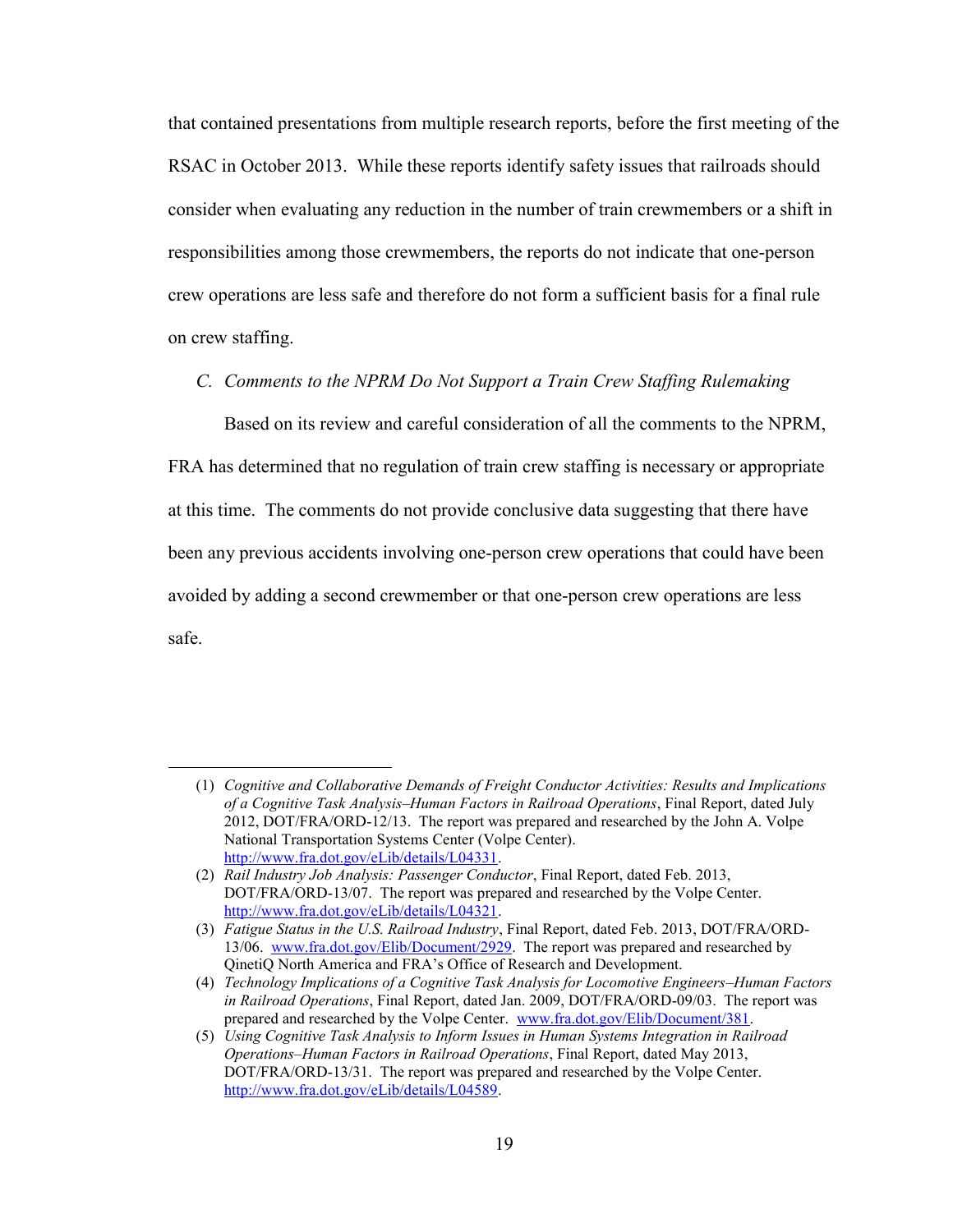While the comments note some indirect connections between crew staffing and railroad safety, such as post-accident response or handling of disabled trains, those indirect connections do not provide a sufficient basis for FRA regulation of train crew staffing requirements. Moreover, FRA believes the indirect safety connections cited in the comments could be achieved with fewer than two crewmembers with a well-planned, disabled-train/post-accident protocol that quickly brings railroad employees to the scene of a disabled train or accident. FRA expects railroads would consider these protocols as mitigation options under their RRPs when evaluating any changes to train crew staffing levels. Thus, FRA believes that its previously discussed current safety programs, along with other actions taken by FRA and DOT, more appropriately address the safety concerns raised by the commenters.

FRA also does not concur with commenters who assert that the idea of a oneperson train crew is seemingly in conflict with the statutory and regulatory requirements for certification of both locomotive engineers and conductors. There are no specific statutes or regulations prohibiting a one-person train crew, nor is there a specific requirement that would prohibit autonomous technology from operating a locomotive or train in lieu of a certified locomotive engineer. However, the NPRM identified several regulations that a railroad would need to be cognizant of when adjusting its crew staffing levels, while acknowledging that none of those regulations requires a minimum number of crewmembers to achieve compliance.

# *D. A Train Crew Staffing Rule Would Unnecessarily Impede the Future of Rail Innovation and Automation*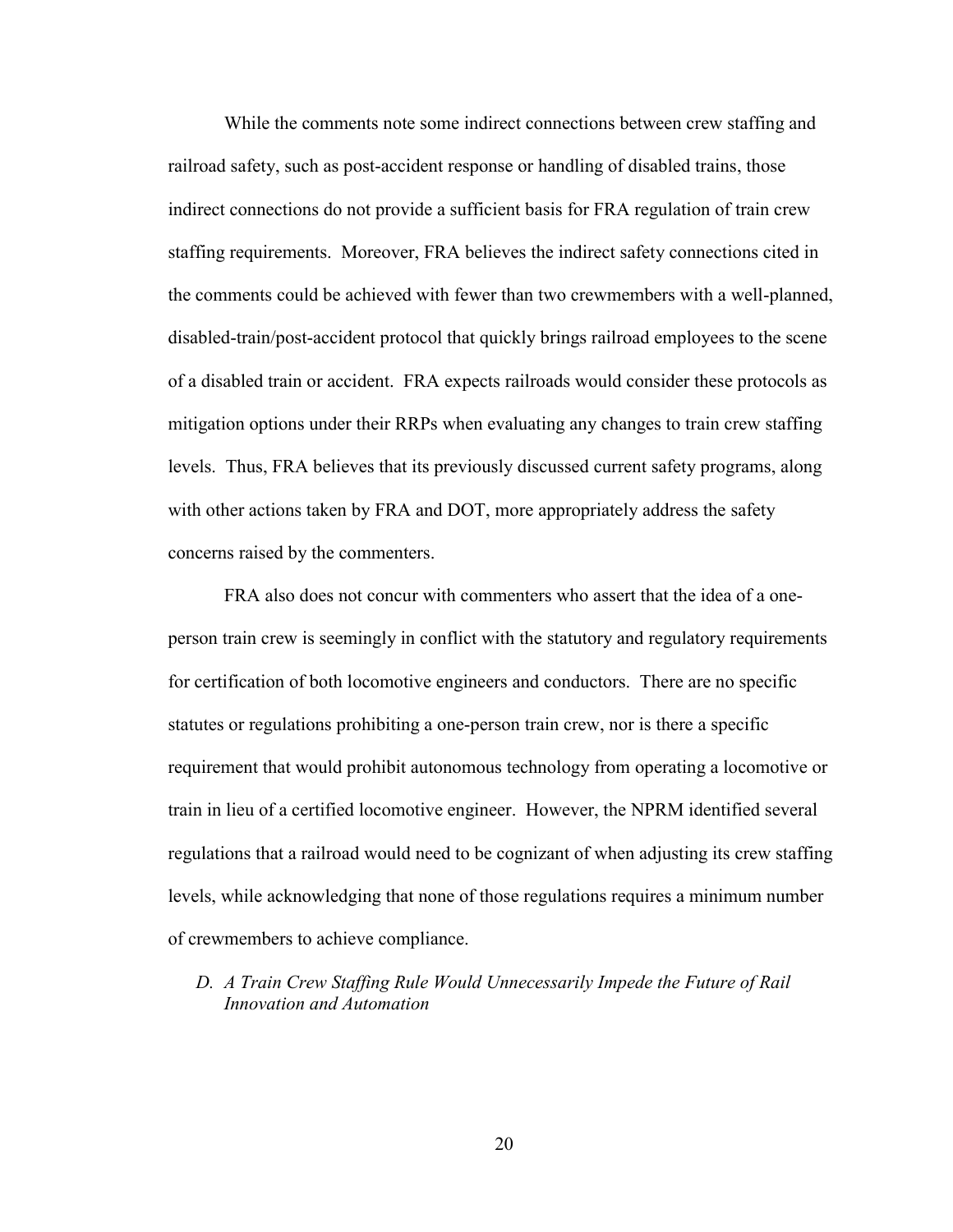FRA's current regulatory regime is largely based on traditional or "legacy" equipment and systems<sup>35</sup> that railroads are, in many instances, moving away from. DOT has recognized that the integration of technology and automation across our transportation system has the potential to increase productivity, facilitate freight movement, create new kinds of jobs, and, most importantly, improve safety significantly by reducing accidents caused by human error.<sup>36</sup> FRA's accident/incident data for calendar year 2017 shows that railroads reported 1,710 train accidents not occurring at highway grade crossings, and the most frequent of which, 38 percent of those accidents  $(650)$ , were attributable to human factor causes.<sup>37</sup> The potential benefits of automation will certainly bring new challenges, requiring active steps to prepare for the future by engaging with new technologies to ensure safety without hampering innovation.

DOT's approach to achieving safety improvements begins with a focus on removing unnecessary barriers and issuing voluntary guidance, rather than regulations that could stifle innovation. In furtherance of these goals, on March 29, 2018, FRA published a request for information (RFI) on the subject of automation in the railroad industry.<sup>38</sup> The RFI's purpose was to facilitate comments that would help FRA understand the current stage and development of automated railroad operations and how the agency can best position itself to support the integration and implementation of new automation technologies to increase the safety, reliability, and capacity of the nation's railroad system. Some commenters to the RFI identified the train crew staffing

<sup>&</sup>lt;sup>35</sup> Notable exceptions are 49 CFR part 236, subparts H and I, which contain FRA's standards for processorbased signal and train control systems and positive train control regulations.

<sup>36</sup> DOT's "Preparing for the Future of Transportation," Automated Vehicles 3.0 (Oct. 4, 2018).

 $37$  The other causes cited were track (27 percent), miscellaneous (18 percent), motive power/equipment (14 percent), and signal caused, all track types (3 percent).

https://safetydata.fra.dot.gov/officeofsafety/default.aspx.

<sup>38</sup> 83 FR 13583.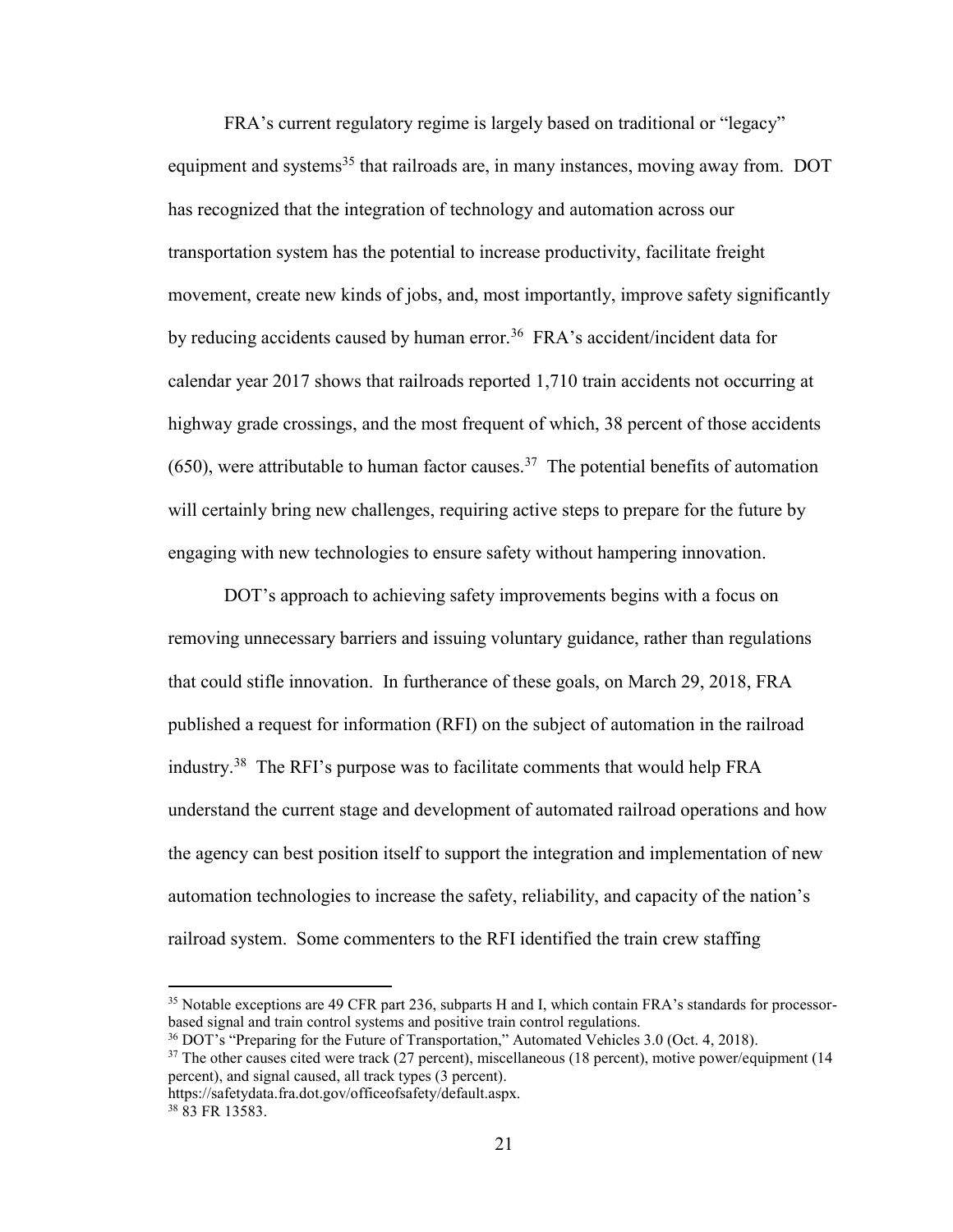rulemaking as a potential barrier to automation or other technology improvements.

Similar comments were submitted to the train crew staffing NPRM itself. FRA generally agrees with those comments and, without sufficient safety data showing the need for such a rule, concurs that the NPRM should be withdrawn.

By requiring a minimum number of crewmembers for certain trains, finalizing the train crew staffing rule would have departed from FRA's long-standing regulatory approach of not endorsing any particular crew staffing arrangement.<sup>39</sup> FRA completely disagrees with the comments suggesting that there is a specific statutory or regulatory requirement that a certified locomotive engineer and a certified conductor are required on each locomotive or train. The lack of a legal prohibition means that each railroad is free to make train crew staffing decisions as part of their operational management decisions, which would include consideration of technological advancements and any applicable collective bargaining agreements. However, the NPRM identified several regulations that a railroad would need to be cognizant of when adjusting its crew staffing levels, while acknowledging that none of those regulations requires a minimum number of crewmembers to achieve compliance. For example, the NPRM noted that when complying with the requirements in 49 CFR 218.99 for performing a shoving or pushing movement, a second crewmember routinely provides point protection. However, the NPRM also noted that the point protection rule permits use of cameras for performing these movements.<sup>40</sup>

# *E. FRA's Withdrawal is an Affirmative Decision Not to Regulate with the Intention to Preempt State Laws*

<sup>&</sup>lt;sup>39</sup> For example, FRA's conductor certification final rule provides that: "It is FRA's intent that this conductor certification regulation . . . be neutral on the crew consist issue. Nothing in part 242 should be read as FRA's endorsement of any particular crew consist arrangement." 76 FR 69802, 69825 (Nov. 9, 2011). <sup>40</sup> 81 FR at 13932 (citing 49 CFR 218.99).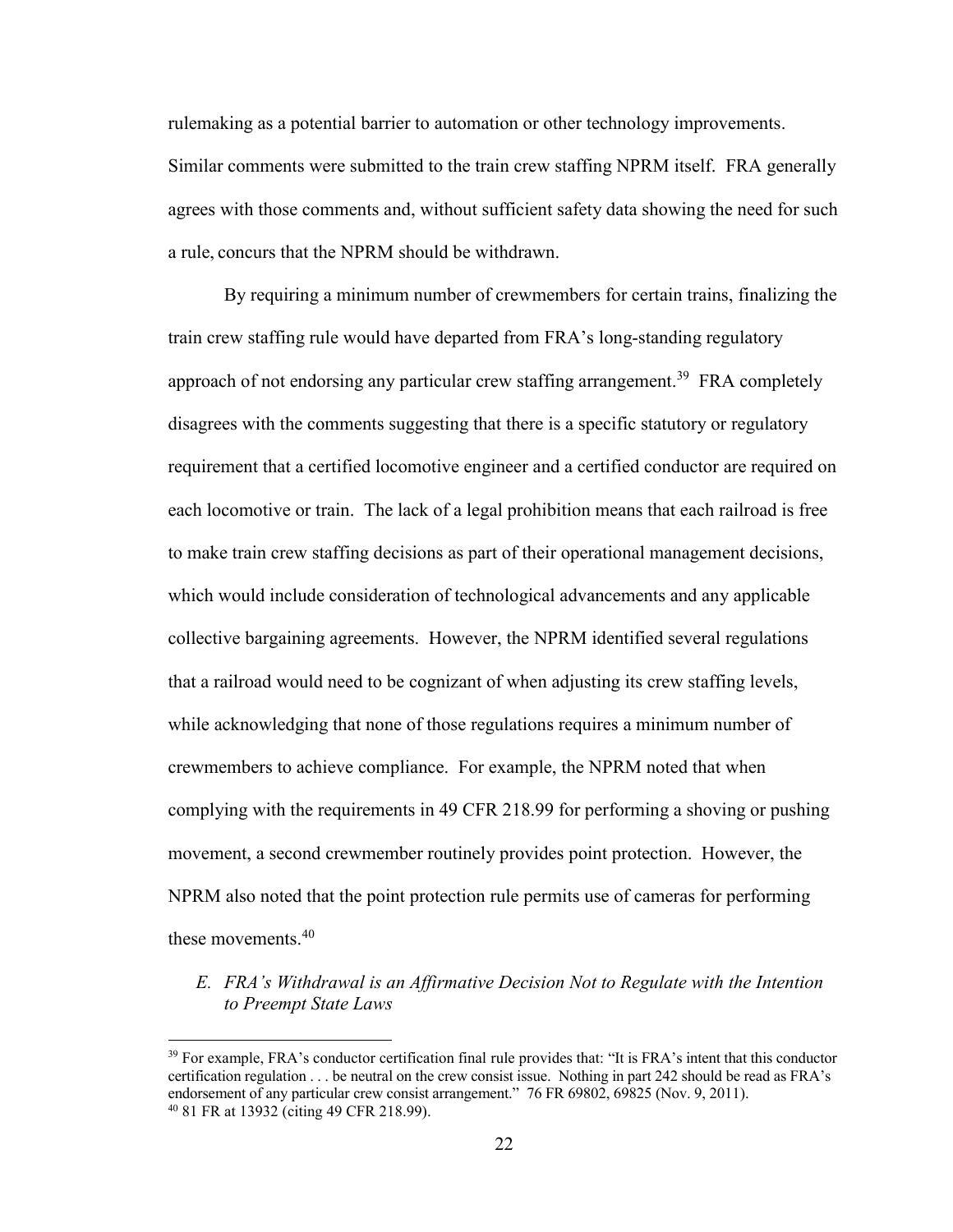In issuing this withdrawal, FRA has determined that no regulation of train crew staffing is necessary or appropriate at this time and intends for the withdrawal to preempt all state laws attempting to regulate train crew staffing in any manner. FRA believes that nine states have laws in place regulating crew size in some manner: California, West Virginia, and Wisconsin require a minimum of two crew members for certain trains;  $41$ Arizona, California, Ohio, and Oregon have "full crew" requirements for certain trains;<sup>42</sup> and Massachusetts, New Jersey, and Washington impose other restrictions.<sup>43</sup> FRA also believes that laws regulating crew size have been proposed in 30 states since 2015.<sup>44</sup>

Provisions of the federal railroad safety statutes, specifically the former Federal Railroad Safety Act of 1970 (FRSA), repealed and recodified at 49 U.S.C. 20106, mandate that laws, regulations, and orders "related to railroad safety" be nationally uniform.<sup>45</sup> The FRSA provides that a state law is preempted where FRA, under authority delegated from the Secretary of Transportation, "prescribes a regulation or issues an order covering the subject matter of the State requirement."<sup>46</sup> A federal regulation or

<sup>41</sup> Cal. Lab. Code § 6903(a); W. Va. Code Ann. § 24-3-1b(a); Wis. Stat. Ann. § 192.25(2).

<sup>&</sup>lt;sup>42</sup> Ariz. Rev. Stat. Ann. § 40-881; Cal. Lab. Code § 6901(a); Ohio Rev. Code Ann. § 4999.06; Or. Rev. Stat. Ann. § 824.300.

<sup>43</sup> Mass. Gen. Laws Ann. ch. 160, § 185; N.J. Stat. Ann. § 48:12-155; Wash. Rev. Code Ann. § 81.40.010(1).

<sup>44</sup> 2016 Ala. S.B. 239; 2019 Ariz. H.B. 2102; 2019 Colo. H.B. 1034; 2019 Geor. H.B. 190; 2019 Idaho H.B. 53; 2019 Ill. S.B. 24; 2016 Ind. H.B. 1029; 2019 Iowa S.F. 248; 2015 Kan. S.B. 164; 2019 Ky. H.B. 111; 2016 La. H.B. 778; 2019 Maine H.P. 521; 2019 Md. H.B. 66; 2017 Mass. S.B. 1953; 2019 Minn. S.F. 263; 2019 Mo. H.B. 179; 2019 Neb. L.B. 611; 2017 Nev. S.B. 427; 2019 N.M. H.B. 244; 2015 N.Y. S.B. 7435; 2015 N.D. H.B. 1357; 2017 Ohio S.B. 74; 2017 Okla. H.B. 1195; 2017 Pa. H.B. 1585; 2018 S.D. H.B. 1150; 2019 Tex. H.B. 742; 2019 Utah S.B. 176; 2018 Va. H.B. 1789; 2019 Wash. S.B. 5877; 2019 Wyo. H.B. 104.

 $45$  49 U.S.C. 20106(a)(1).

<sup>46</sup> 49 U.S.C. 20106(a)(2). While the FRSA also includes a narrow savings clause for "essentially local safety hazards" which might except an otherwise preempted state law, that clause would not apply to the state laws at issue which would apply statewide and therefore do not address an "essentially local" hazard. 49 U.S.C. 20106(a)(2); H.R. Rep. No. 1194, 91st Cong., 2d Sess. (1970) ("these local hazards would not be statewide in character"); see also *Norfolk & Western Ry. Co. v. Public Utilities Com'n of Ohio*, 926 F.2d 567, 571 (6th Cir. 1991) and *National Ass'n of Regulatory Util. Comm'rs v. Coleman*, 542 F.2d 11, 13 (3d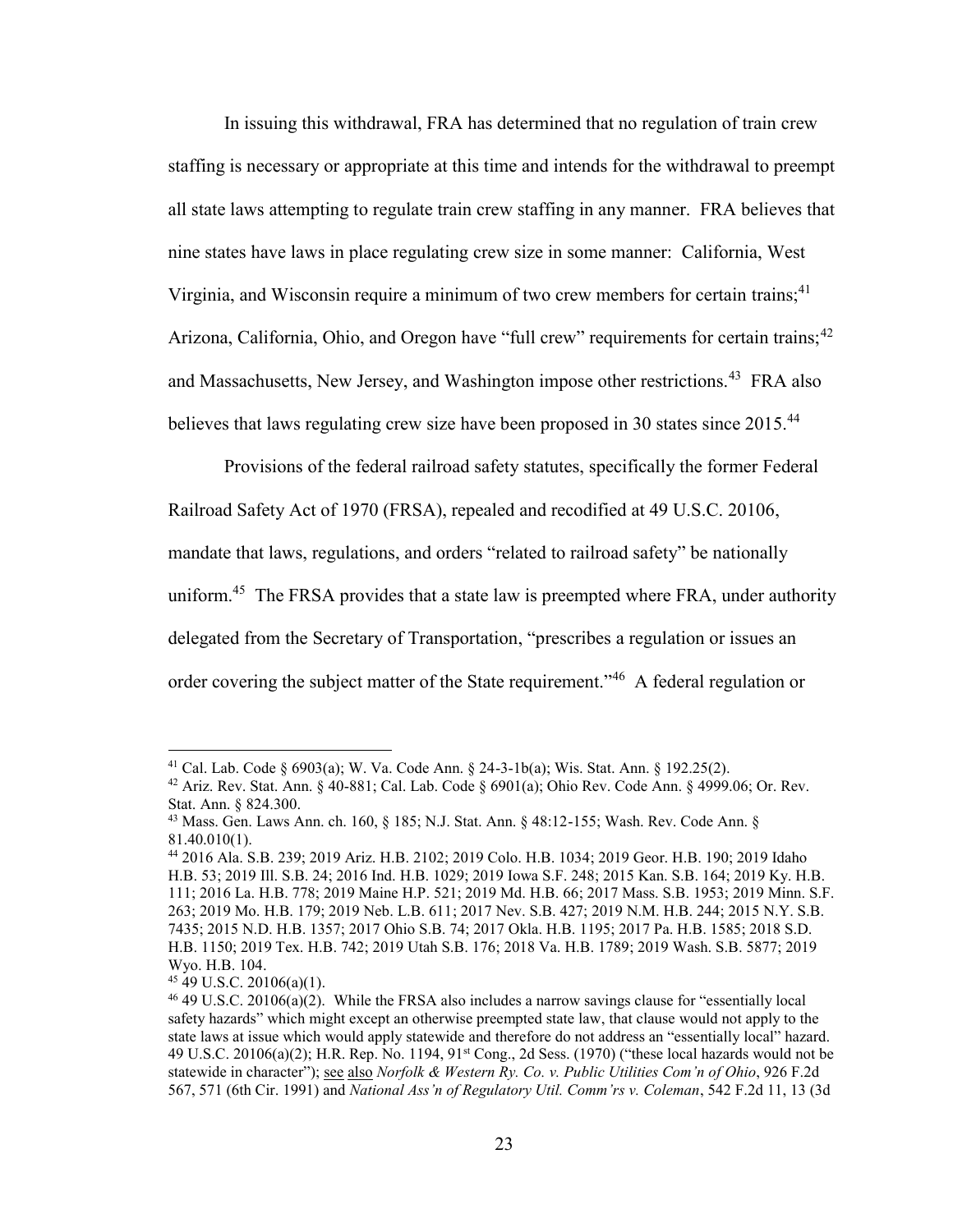order covers the subject matter of a state law where "the federal regulations substantially subsume the subject matter of the relevant state  $law.^{47}$  A federal regulation or order need not be identical to the state law to cover the same subject matter. The Supreme Court has held preemption can be found from "related safety regulations" and "the context of the overall structure of the regulations."<sup>48</sup> Federal and state actions cover the same subject matter when they address the same railroad safety concerns.<sup>49</sup> FRA intends this notice of withdrawal to cover the same subject matter as the state laws regulating crew size and therefore expects it will have preemptive effect.

This notice of withdrawal provides what the Supreme Court referred to as "negative" or "implicit" preemption. The Court recognized that "where failure of ... federal officials affirmatively to exercise their full authority takes on the character of a ruling that no such regulation is appropriate or approved pursuant to the policy of the statute," any state law enacting such a regulation is preempted.<sup>50</sup>

After closely examining the train crew staffing issue and conducting significant outreach to industry and public stakeholders, FRA determined that issuing any regulation requiring a minimum number of train crewmembers would not be justified because such a regulation is unnecessary for a railroad operation to be conducted safely at this time.

Cir. 1976) (both holding that the local hazard exception cannot be applied to uphold the application of a statewide rule).

<sup>47</sup> *CSX Transportation, Inc. v. Easterwood,* 507 U.S. 658, 664-65 (1993).

<sup>48</sup> *Easterwood*, 507 U.S. at 674.

<sup>49</sup> *Burlington Northern R.R. v. Montana*, 880 F.2d 1104, 1105 (9th Cir. 1989).

<sup>50</sup> *Ray v. Atlantic Richfield Co.*, 435 U.S. 151, 178 (1978) (quoting *Bethlehem Steel Co. v. New York State Labor Relations Board*, 330 U.S. 767, 774 (1947)). For example, FRA examined the effectiveness of strobe and oscillating lights on locomotives and concluded they were not effective in reducing gradecrossing accidents and mandating them was therefore unjustified. 48 FR 20257 (May 5, 1983). When examined by the Ninth Circuit, the court held that "[u]nder [FRSA], where the FRA has rejected the requirement of strobe or oscillating lights, a state may not require them." *Marshall v. Burlington Northern, Inc.*, 720 F.2d 1149, 1154 (9th Cir. 1983).